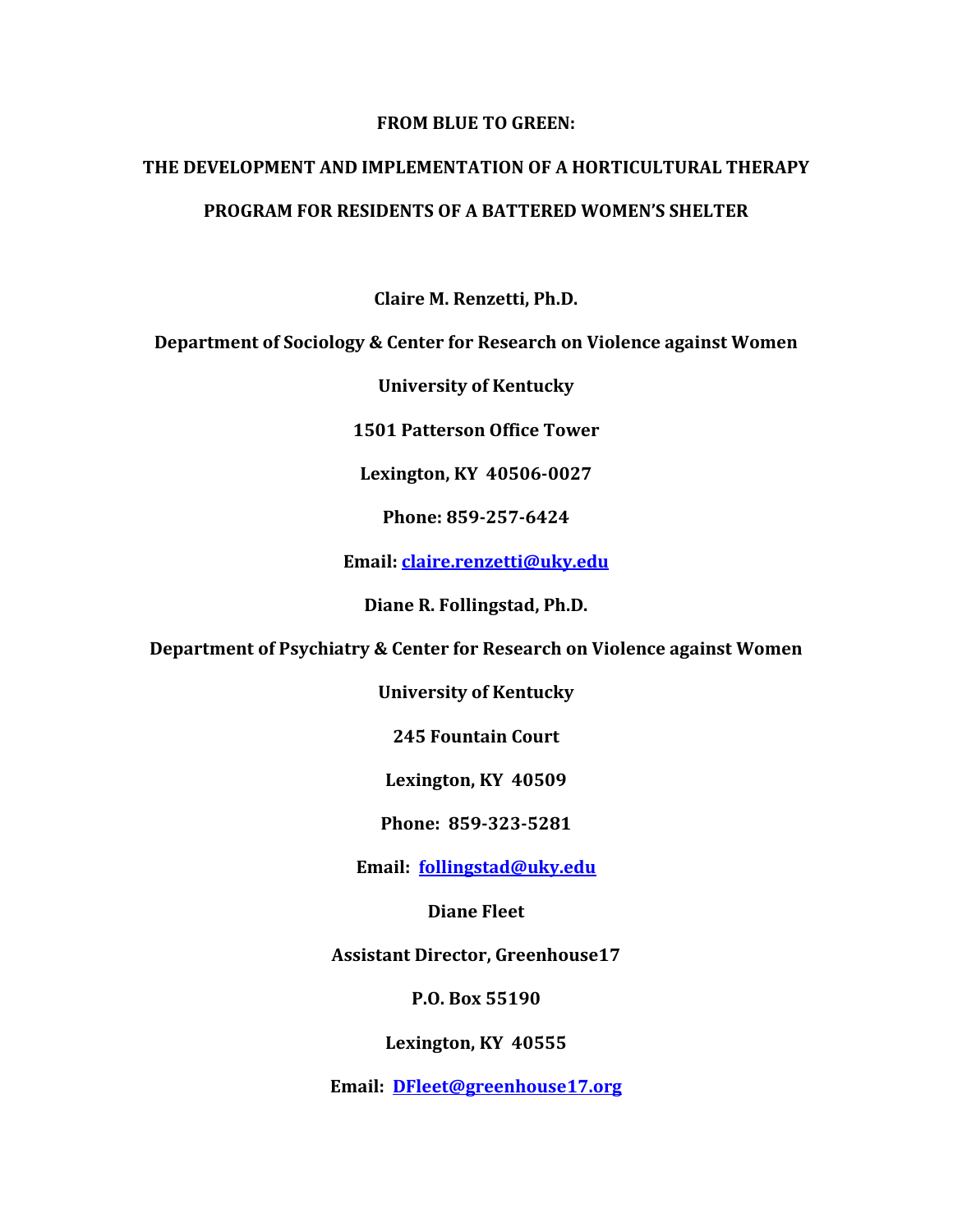## **INTRODUCTION**

The negative consequences of intimate partner violence (IPV) are well documented in the empirical literature and include not only physical injuries, but also mental health concerns such as anxiety, depression, posttraumatic stress, lowered self-esteem, and a diminished sense of self-efficacy (Perez, Johnson, & Wright, 2012; Sutherland, Bybee, & Sullivan, 2002). Domestic violence shelters were established to provide women fleeing IPV with emergency housing as well as psychological counseling and legal assistance. Additional programs have been developed within shelters to expand the services offered to residents, including transitional housing and relocation services, educational programs, drug and alcohol treatment, and employment assistance (Macy, Giattina, Sangster, Crosby, & Montijo, 2009; Sullivan, 2012). Increasingly, domestic violence advocates and researchers are urging service providers to focus more attention on providing programs that economically empower victims (Goodman & Epstein, 2009). These domestic violence experts recognize that financial instability and the threat or actual experience of poverty, in addition to the negative mental health impacts of IPV, are among the factors that motivate women to return to abusive partners, thus increasing the risk of revictimization (Brush, 2011; Hamby & Bible, 2009; Moe & Bell, 2004; Pruitt, 2008).

Although any number of options exist for economically empowering victims (e.g., Thistle Farms), a fairly prevalent approach to working with persons with physical disabilities, persons experiencing mental symptomatology, crime victims, and even older persons has been using nature and plants in therapeutic and skill-building capacities. Proponents of this approach suggest that the benefits from horticulture as therapy are wide-ranging, thus affecting many dimensions of well-being during a targeted period of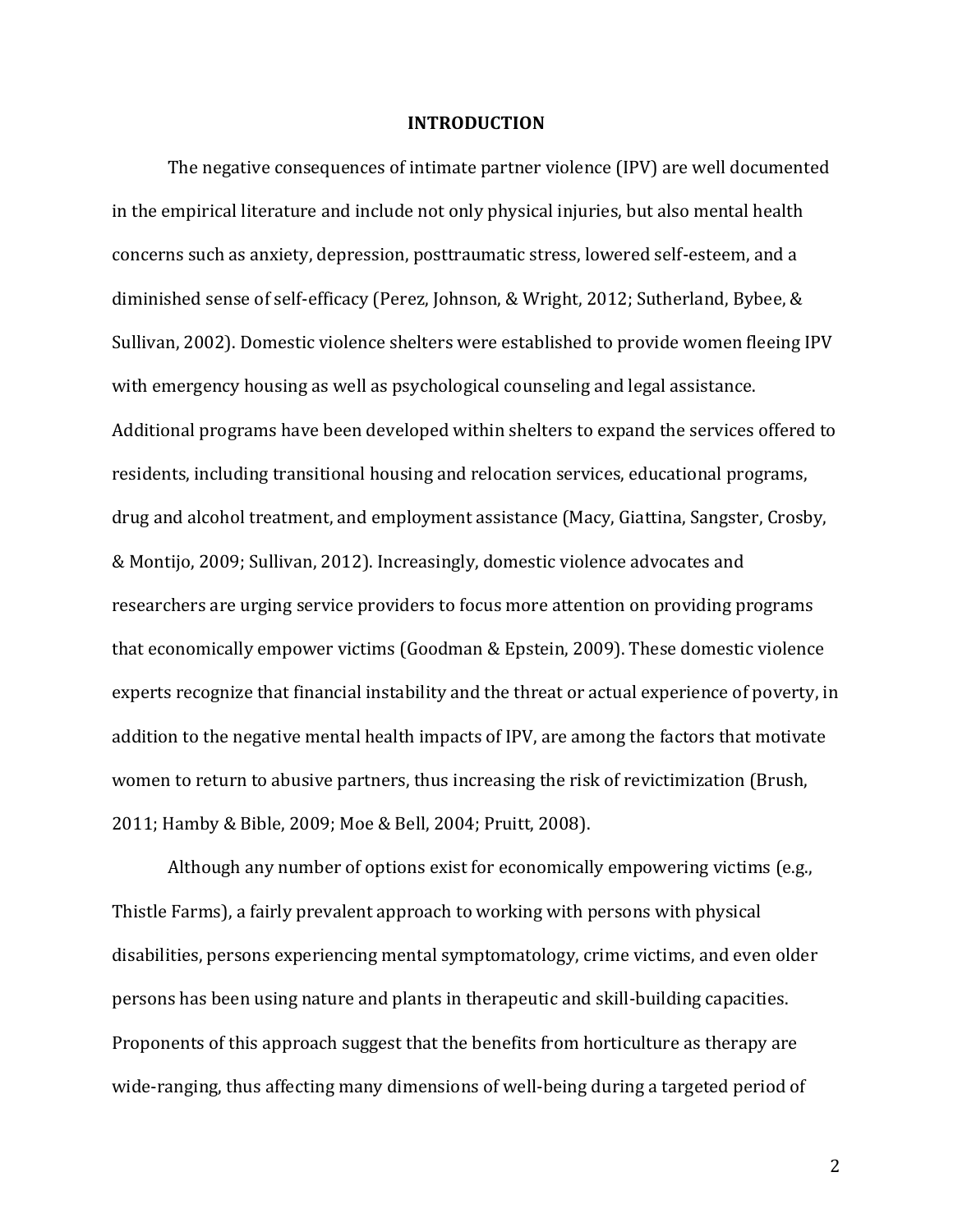skill-building. As recipients of ongoing violence and abuse, IPV victims experience the range of physical and mental sequelae encompassing trauma symptoms, physical injury, somatic symptoms resulting from stress, cognitive disruption, anxiety and depression, as well as symptoms resulting from ineffective modes of coping, such as substance abuse.

The present study focuses on a TH program developed by the Bluegrass Domestic Violence Program, Inc. (BDVP), renamed GreenHouse17, in 2014. Our goal is to eventually empirically evaluate the outcomes of this TH program for GreenHouse17 shelter residents to determine whether participation results in physical, psychological, and functional benefits that exceed the benefits of standard programming.

The issues for domestic violence shelters that might consider adding horticulture in some form to their standard programming are likely to include: 1) specifically, which outcomes from TH might be useful for victims of IPV; 2) whether including horticulture in one's programming is actually effective in producing desired changes in *shelters'* targeted outcomes; 3) whether this potential addition to a shelter's programming is different from introducing other economically empowering strategies to shelter residents; and 4) whether inclusion of horticulture can actually generate a unique environment resulting in stronger and wider ranging therapeutic effects than standard programming. These questions have yet to be answered.

This presentation, however, focuses on the findings of the first phase of our approach to evaluating the GH17 TH program, which involved interviewing shelter staff regarding their perceptions of the development and implementation of the therapeutic horticulture program and its effects on shelter residents. To begin, we review the research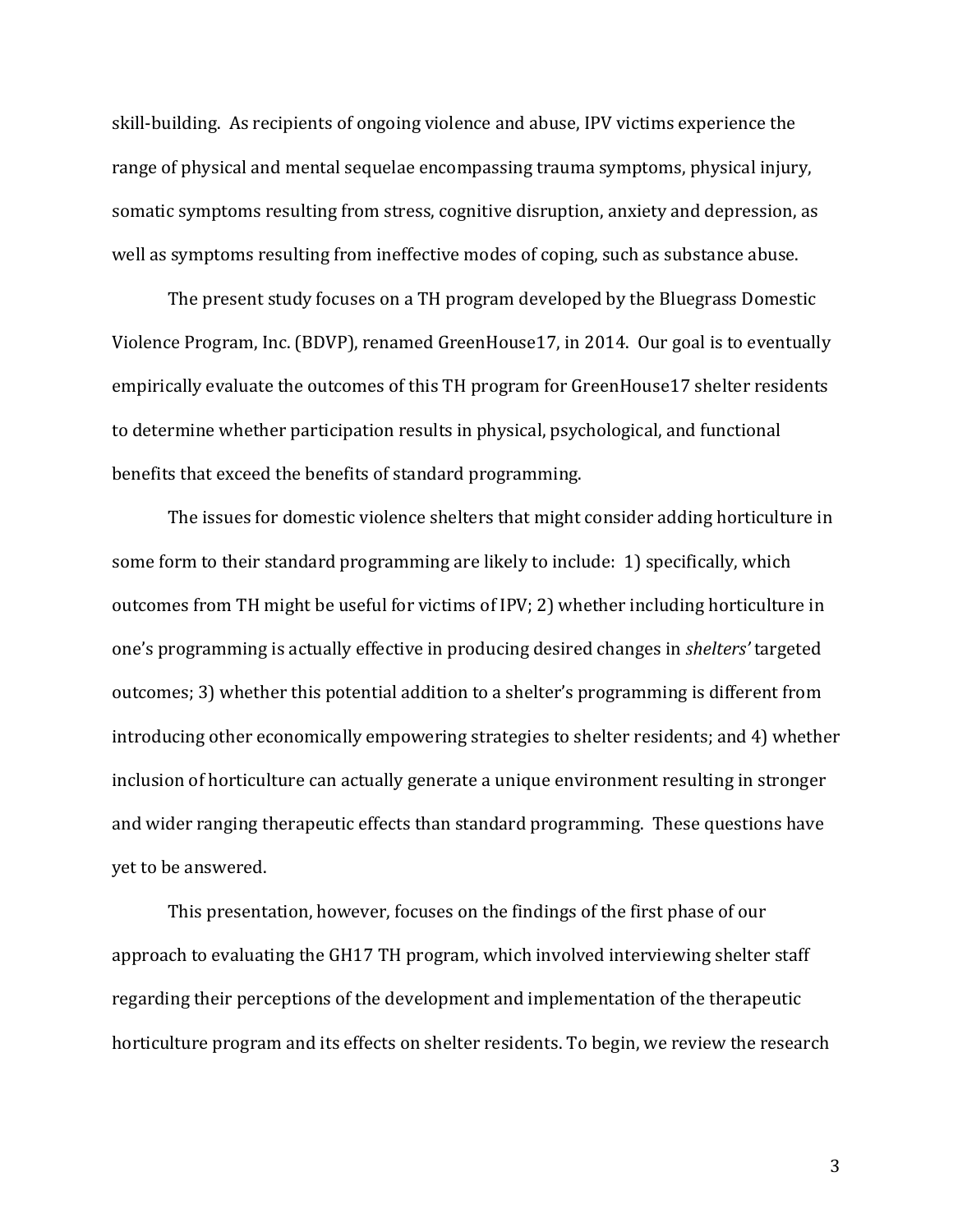literature on therapeutic horticulture in general, next discuss the GreenHouse17 program specifically, followed by the results from the staff interviews.

#### **BACKGROUND**

#### **The Theoretical and Empirical Underpinnings of Therapeutic Horticulture**

The term *therapeutic horticulture* (TH) applies to interventions that use nature or plant-related activities to improve participants' physical, psychological, and social wellbeing. TH is distinguished from horticultural therapy in that the latter is typically administered in a structured setting by trained therapists. In contrast, TH is implemented in a broader range of settings by a variety of service providers and practitioners, often as an adjunct to other services, without structured activities and specifically defined practical goals (Gonzalez, Hartig, Patil, Martinsen, & Kirkevold, 2009). TH programs have been developed for diverse populations, including juvenile offenders, individuals with substance abuse disorders, military veterans diagnosed with PTSD, patients diagnosed with schizophrenia, and clinically depressed persons (Annerstedt & Währborg, 2011; Gonzalez et al., 2009; Gonzalez, Hartig, Patil, Martinsen, & Kirkevold, 2011; Horowitz, 2012; Sempik, Aldridge, & Becker, 2005).

The expectation that nature is beneficial for physical and mental relief of people has a long history in the healing arts (Sempik, Aldridge, & Becker, 2003). Benjamin Rush, the father of TH, wrote in the late 1700s about the benefits for persons with psychiatric disabilities of working in gardens or on farms. A number of European countries developed programs starting in the mid-1800s, which used farm work as a treatment for individuals with psychiatric disorders, mentally handicapped individuals, and disadvantaged groups, and these countries have continued such efforts to the present. Although professional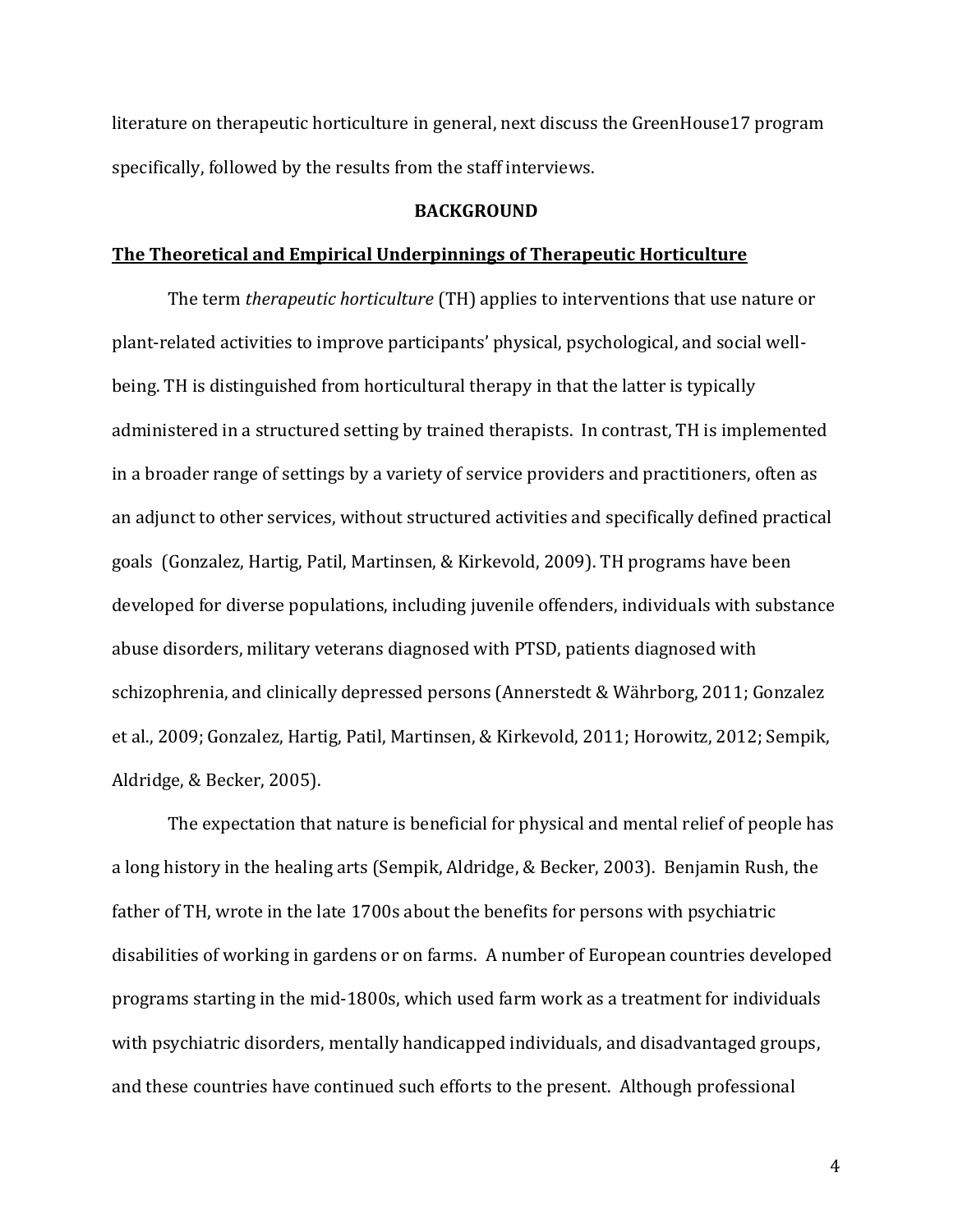interest in TH has not maintained a consistent focus over the years, a resurgence of programs occurred in the 1980s when professionals recognized that medications and psychotherapy might have limitations in their effectiveness (Neuberger, 1995) and a broader perspective might be efficacious.

Different forms of TH have been developed for specific purposes – social farms for social services and care; therapeutic gardens for use of healing plants; healing gardens designed as places within medical facilities where individuals may go to relax and reflect; horticultural gardens designed specifically for a targeted group of individuals to meet their therapeutic needs; community gardens designed to connect members of the local area as well as provide nutritional benefits; or restorative gardens used to provide a space conducive to reducing stress and regaining mental strength. Domestic violence shelters could potentially employ several forms of TH to address restorative needs of residents, generate a food supply and enhance nutrition, and provide "work" experiences.

Most of the conceptual work and research into the impact of TH has focused on the mental aspects that appear positively affected by the experience. Although the preference for the natural world may arise from our evolutionary background and cultural associations that people have developed in their interaction with nature, there are likely multifaceted explanations for why TH is hypothesized to produce psychological reduction of stress and actual restoration of mental functioning (Sempik, et al. 2003).

The proposition that working with plants in a natural environment may produce mental benefits derives from various theoretical perspectives. One theory, *attention restoration theory*, draws on research showing that trauma and stress reduce an individual's attentional capacity and increase negative thoughts and rumination, which in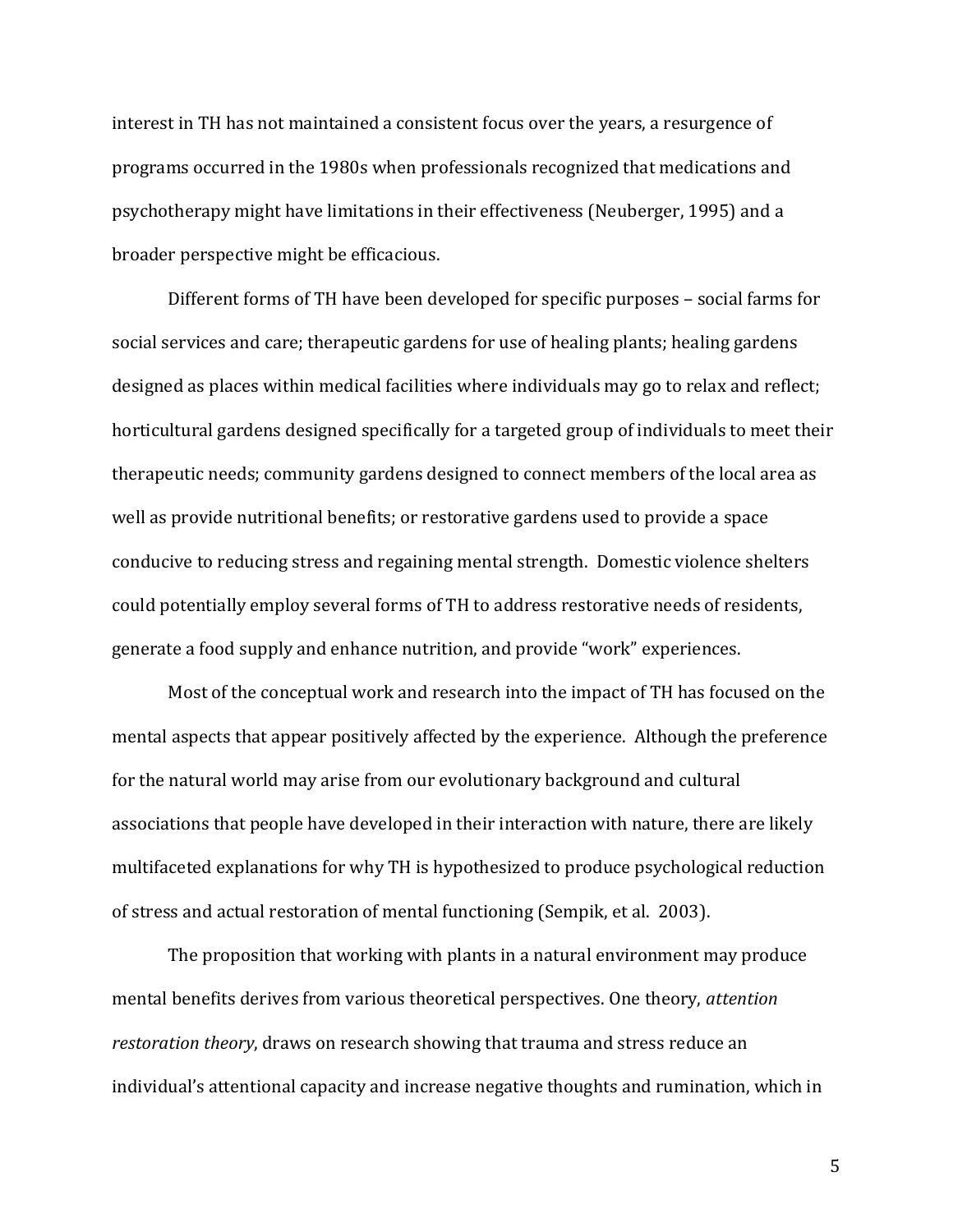turn lead to difficulties in problem-solving and effectively carrying out everyday activities (Kaplan, 1995). A restorative environment has been hypothesized to provide 1) escape from typical aspects of life, 2) fascination through growing things and producing beauty, 3) a feeling of being in a meaningful and orderly world, and 4) an affinity with nature and the environment (Kaplan & Kaplan, 1990). Working in a garden, on a farm or in another natural setting, then, is thought to give traumatized individuals psychological and emotional distance from negative distractions and reminders, thereby restoring their ability to heal and to attend to functional tasks (Gonzalez et al., 2009; Hartig, Korpela, Evans, & Gärling, 1997).

A second relevant theory, *conservation of resources (COR) theory*, maintains that traumatic life events, including IPV victimization, produce "resource loss" for victims. Lost resources may include housing and income, social interaction with family and friends, and/or a reduced sense of self. These losses cause physical and psychological distress, but according to COR theory, well-being can be improved through "resource gain," such as reestablishing safety, developing skills, and restoring self-efficacy (Hobfoll, 2001; Sullivan, 2012). By providing opportunities for resource gain, therefore, TH helps improve participants' physical, psychological, and social well-being. In the case of IPV victims, such resource gains may translate into greater self-sufficiency and self-efficacy with reduced risk for revictimization (Sullivan & Bybee, 1999).

Research evaluating TH programs in diverse settings has found them to be effective for reducing stress, depression, and negative feelings, and in promoting relaxation, social inclusion, and self-confidence. In a systematic review of 35 controlled studies and three meta-analyses, Annerstedt and Währborg (2011) found that "nature-assisted therapies"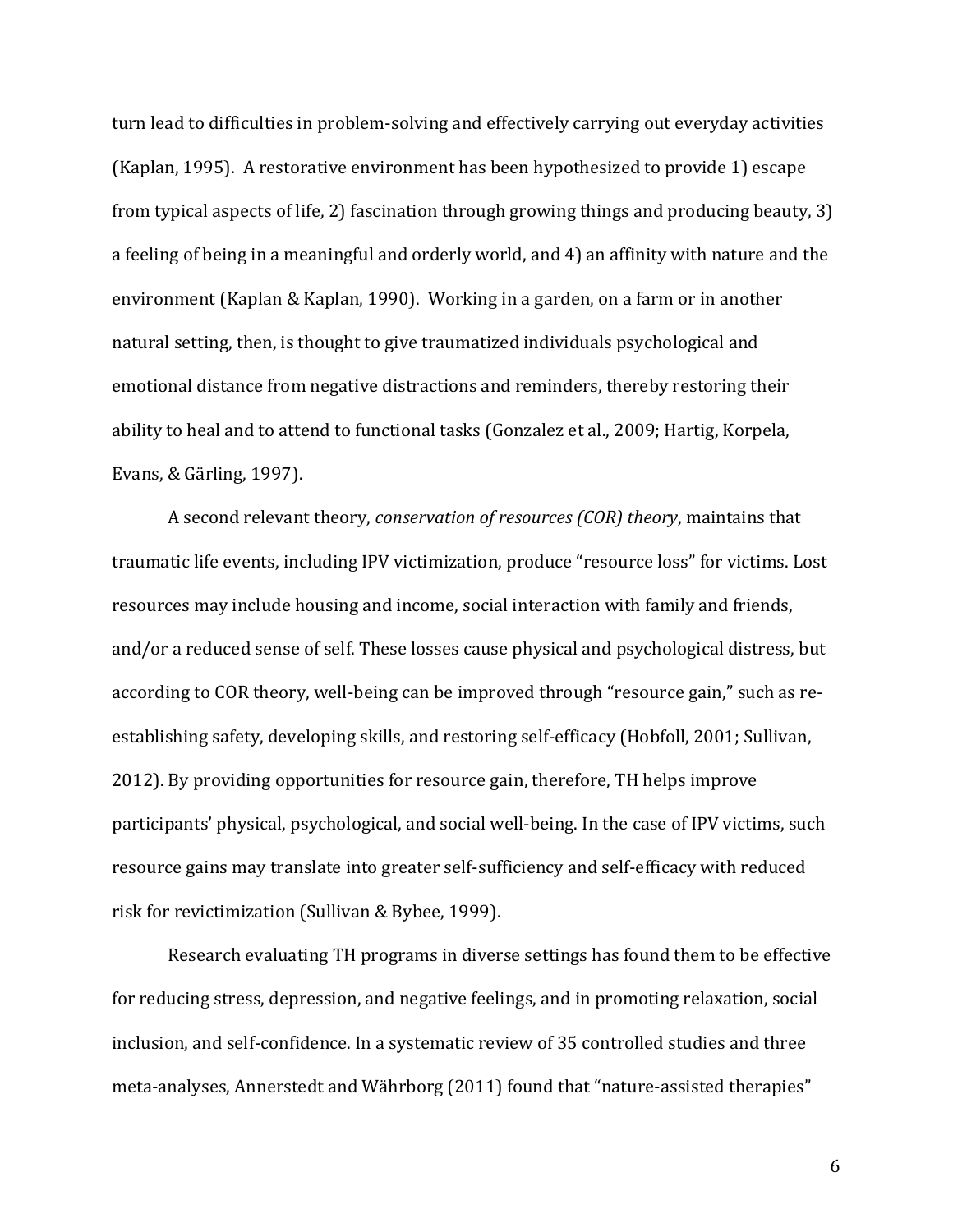have three main types of positive outcomes: 1) short-term recovery from stress and mental fatigue, 2) faster recovery from illness, and 3) long-term overall improvement in health and well-being. For example, Stigsdotter and Grahn (2004) studied residents of "high stress" urban neighborhoods and found that those with access to a garden had significantly lower "sensitivity to stress" (an index measure of stress, irritation and fatigue) than those without access to a garden, and that participants who simply visited a garden experienced a reduction in sensitivity to stress. In two prospective studies with samples of individuals identified as clinically depressed, Gonzalez et al. (2009, 2011) reported that a 12-week TH program significantly reduced depression scores for participants both during the intervention and at 3-month follow-up. And in the most extensive evaluation of TH programs for vulnerable groups to date, Sempik et al. (2005) found that such interventions improve nutrition and dietary habits; raise self-esteem and perceptions of self-worth through the status gained from being a "gardener" or "worker"; increase self-confidence and satisfaction by learning new skills, acquiring knowledge, and producing food or craft objects; and reduce social isolation through group activities (see also Son, Song, Um, Lee, & Kwack 2004; Yamane, Kawashima, Fujishige, & Yoshida, 2004). These outcomes suggest that a sense of accomplishment, focused attention away from the negative, development of potential skills, social contact, tangible products, and a sense of meaning may all derive from exposure to TH, all potentially useful outcomes for victims of IPV.

Although there is more empirical support for psychological benefits from TH, evidence to data does not demonstrate support for improvements in physical functioning in physically impaired individuals who engage in TH or HT. However, general physical benefits from TH, agrotherapy, or farm work in various groups exposed to TH have not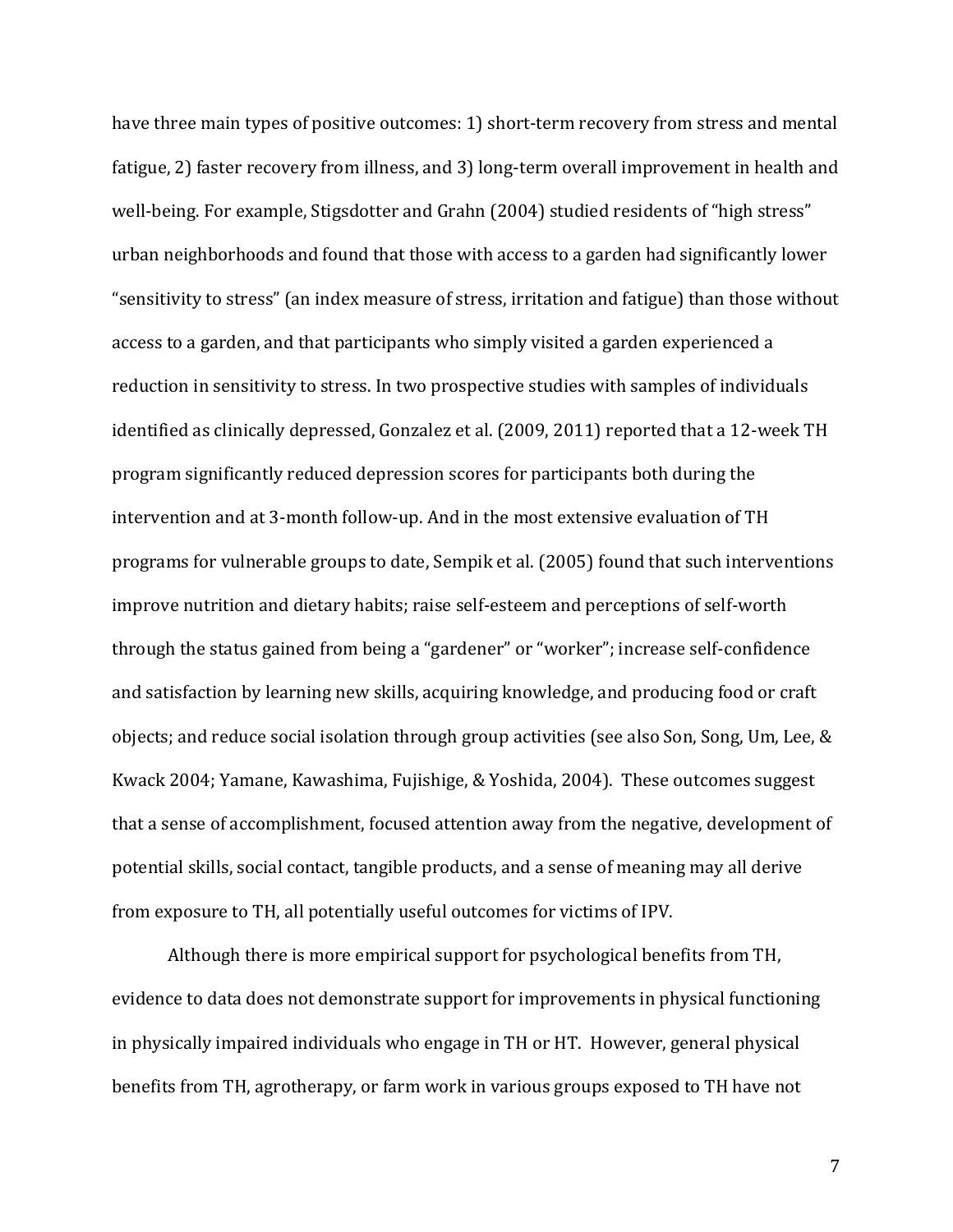been empirically assessed. Research literature to support the social benefits of engaging in TH is limited and mostly anecdotal, and the variability in groups for whom TH has been employed reduces the ability to know whether this benefit is actually more likely to occur with *particular* targeted groups. In addition, the type of TH employed may differentially affect social benefits, with community gardens being one form of TH with a greater likelihood of facilitating social contact (Sempik, et al. 2003).

The model by which we hypothesize that a range of beneficial outcomes may result for domestic violence shelter residents participating in a TH, or farm, program above and beyond the shelter's standard programming, asserts that "working the land" encompasses many elements or dimensions that individually have the potential to impact a range of physical, psychological, and functional outcomes. (See Figure 1). Specifically, there is physical activity, the process of cultivation and production of food, an attentional component, a sensory experience in nature, skill development, and opportunities for informal social contact. The immediate and basic mechanisms arising from these dimensions are an altered self-view toward increased esteem and self-sufficiency; a complex of restoration, tranquility, and distraction leading to mental recovery; and a sense of belonging. These in turn are expected to impact physical well-being; a reduction in anxiety, depression, and cognitive disruption affecting mental well-being; social inclusion; and an increase in skills.

Although more empirical study is clearly needed to substantiate benefits directly attributable to TH, there is even less research that examines implementation or assessment of TH programs specifically for IPV victims. One program in California, Project GROW, was piloted from spring 1999 to winter 2000 with the goals of increasing the food security of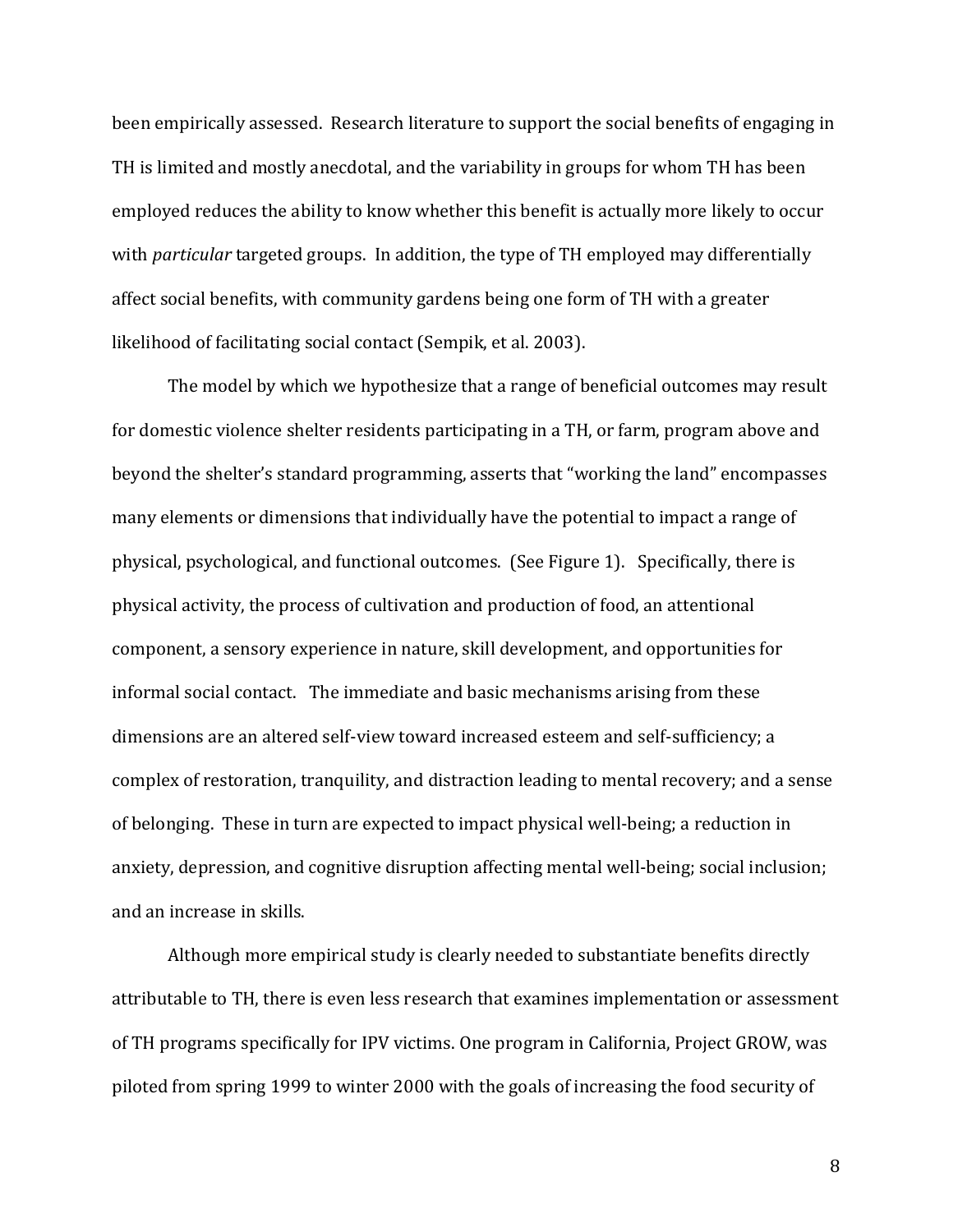the shelters, while simultaneously contributing to the healing and empowerment of shelter residents (Stuart, 2005). The evaluation, however, had serious methodological limitations (e.g., survey or interview data were collected from only 5% of program participants), making the findings ungeneralizable. Nevertheless, the evaluation results suggest that TH has promise for producing beneficial outcomes in domestic violence shelter settings (see also Lee, Kim, & Suh, 2008).

#### **GreenHouse17**

The Bluegrass Domestic Violence Program, Inc. (BDVP), now GreenHouse17, was founded in 2004. It was then and remains today the primary provider of services to victims of IPV in Lexington/Fayette County, Kentucky, and the surrounding 16 rural counties of the Bluegrass Development District.<sup>1</sup> GreenHouse17 serves approximately 230 women and their children each year, offering standard shelter services (e.g., a 24-hour crisis line, safe emergency housing, legal assistance, counseling, and referrals) for both residential and non-residential program participants. But one program that makes GreenHouse17 unique relative to other victim services agencies is that it operates a working farm.

Stuart (2005) notes that domestic violence shelters are often located in bleak physical environments separated from nature. But GreenHouse17 is situated on 40 acres of rich farmland, surrounded by other working farms, including horse farms, in Fayette County, Kentucky. In 2010, shelter administrators and staff, faced with budget constraints, began to consider potential revenue-generating activities as well as ways to raise awareness of the shelter's work in the community. Although various "cottage industries" were discussed, shelter administrators and staff felt that cultivating the land could address several issues simultaneously; specifically, farming could: 1) reduce the shelter's food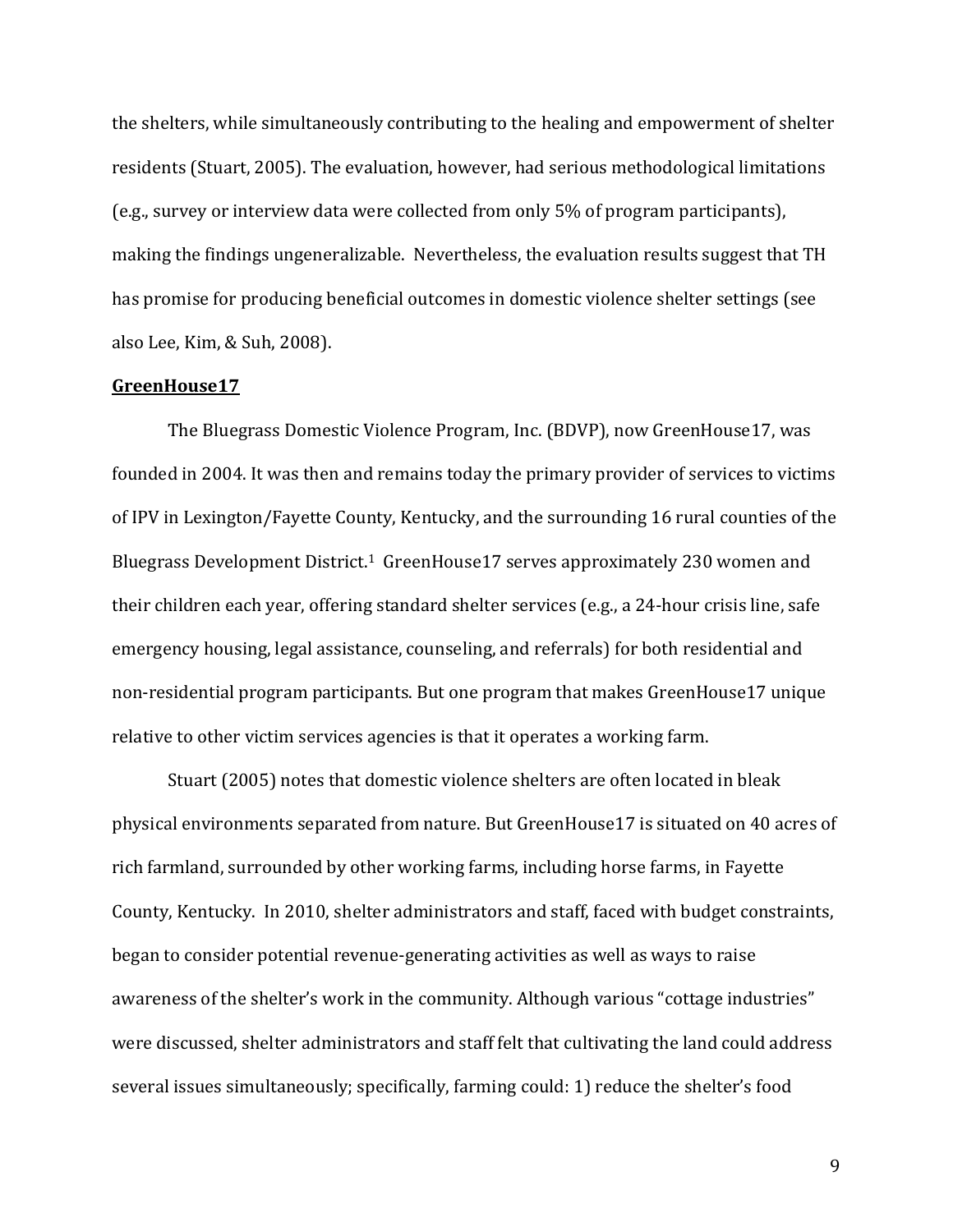budget, while improving nutrition for residents and staff; 2) raise revenue through the sale of produce at local farmers' markets; 3) provide residents with opportunities for physical exercise, socializing, and quiet reflection and meditation, thus facilitating healing; and 4) connect the shelter with the larger community through the shared value of land preservation and the "buy local" movement.

A committee was formed to evaluate land usage on the shelter's property; this group included members of the local community as well as faculty from the College of Agriculture, Food and Environment (CAFE) at the University of Kentucky. The project began small, as several raised-bed gardens with limited crops. Concerns about the future of the project emerged among some shelter staff almost immediately; chief among these was the question of who would actually work in the garden. Staff already felt a severe time crunch and they worried that the labor needed to cultivate a garden would siphon attention and energy from the "real" work of the shelter. At the same time, it initially appeared that there was little interest in gardening among the majority of residents. Through the connection with CAFE, however, a young female farmer came forward who was willing to help develop what has come to be known as "the farm project."

In just three years, the small, raised-bed gardens expanded into field cultivation of food crops, hoop houses for the cultivation of seedlings and winter crops, an herbal meditation garden, flower gardens, and a few honey-producing beehives. The farmer is now a paid employee of the shelter and works with a paid farm manager whose responsibilities include farm-to-table utilization of the harvest. Residents are offered voluntary opportunities to participate in farming activities, and those who wish to actively work the land (e.g., prepare beds, mulch, plant, water, weed, harvest) may commit to nine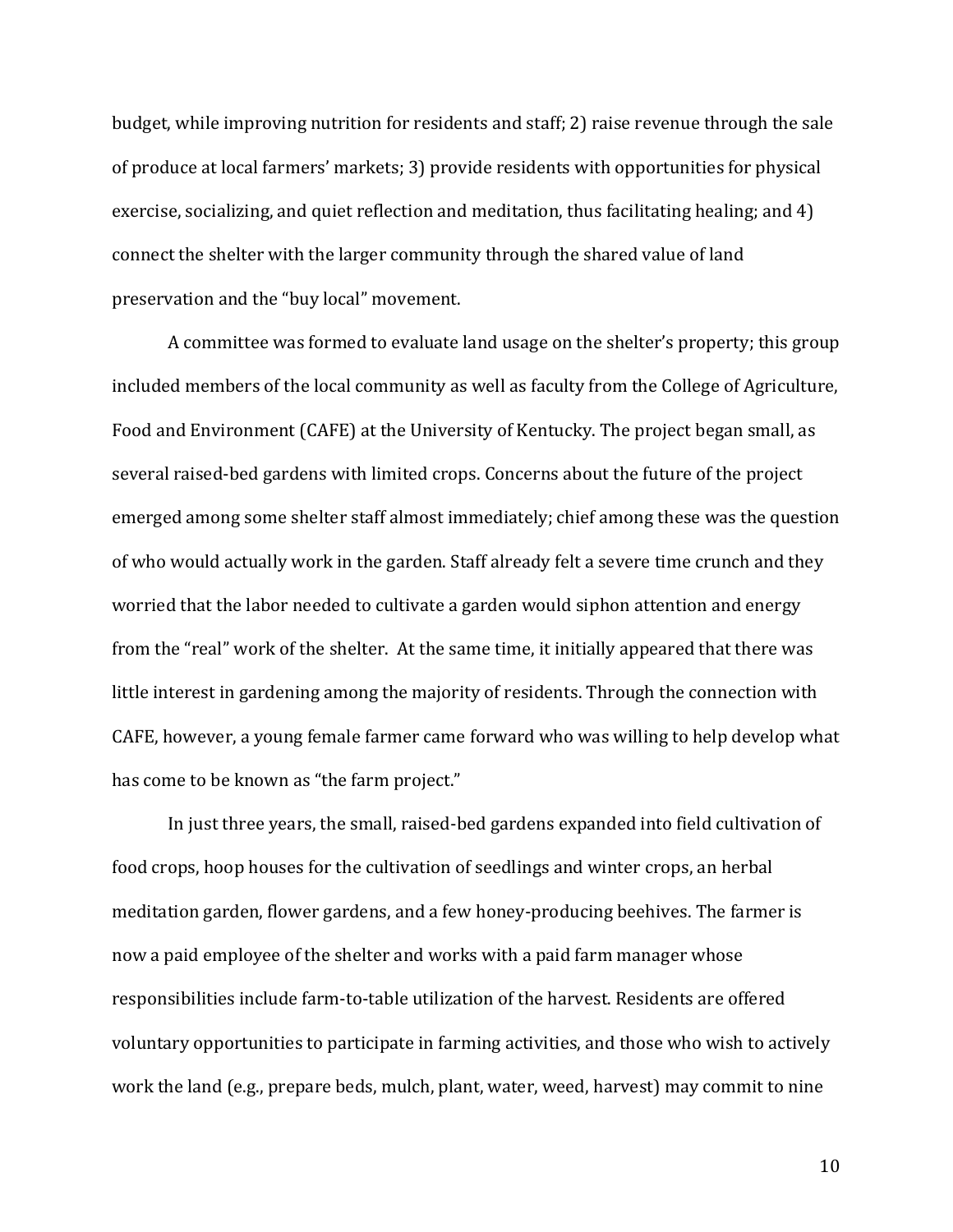hours of labor per week in exchange for a small stipend as compensation. Residents who do not wish to participate directly in farming may engage in farm-related activities (e.g., cooking farm-to-table, flower arranging, making crafts and body products from harvested products). As envisioned, harvested produce and honey are sold at local farmers' markets. In addition, community members have ordered flower arrangements for special events such as weddings, and most recently, an order was received for 3,000 units of lip balm for a national beauty products trade show. But the farm is also an adjunct to the therapeutic services offered at the shelter in that its mission is to create an agriculture-based therapeutic environment with the potential to improve residents' physical, psychological, and emotional well-being. The farm program provides: physical activity, companionable social interaction, and serenity for IPV victims; a source of nutritional and seasonal field-totable food for shelter residents; and opportunities for self-sufficiency and microenterprise. All of these program elements may reduce the negative effects of IPV victimization, while promoting financial stability, self-efficacy, and self-esteem (Sullivan, 2012). To date, however, the extent to which the farm program is succeeding in meeting its goals has not been empirically evaluated. As previously stated, that is the purpose of the present study.

Our evaluation uses a two-stage approach. In the first stage, we conducted semistructured interviews with all shelter administrators and staff. The findings from these interviews were instrumental in the development of our proposal for the second stage of the evaluation, which will use a quasi-experimental, mixed-methods design to measure therapeutic outcomes of participation in the farm program for shelter residents. As we have already noted, the present paper reports the results of the first stage of the evaluation.

## **METHOD**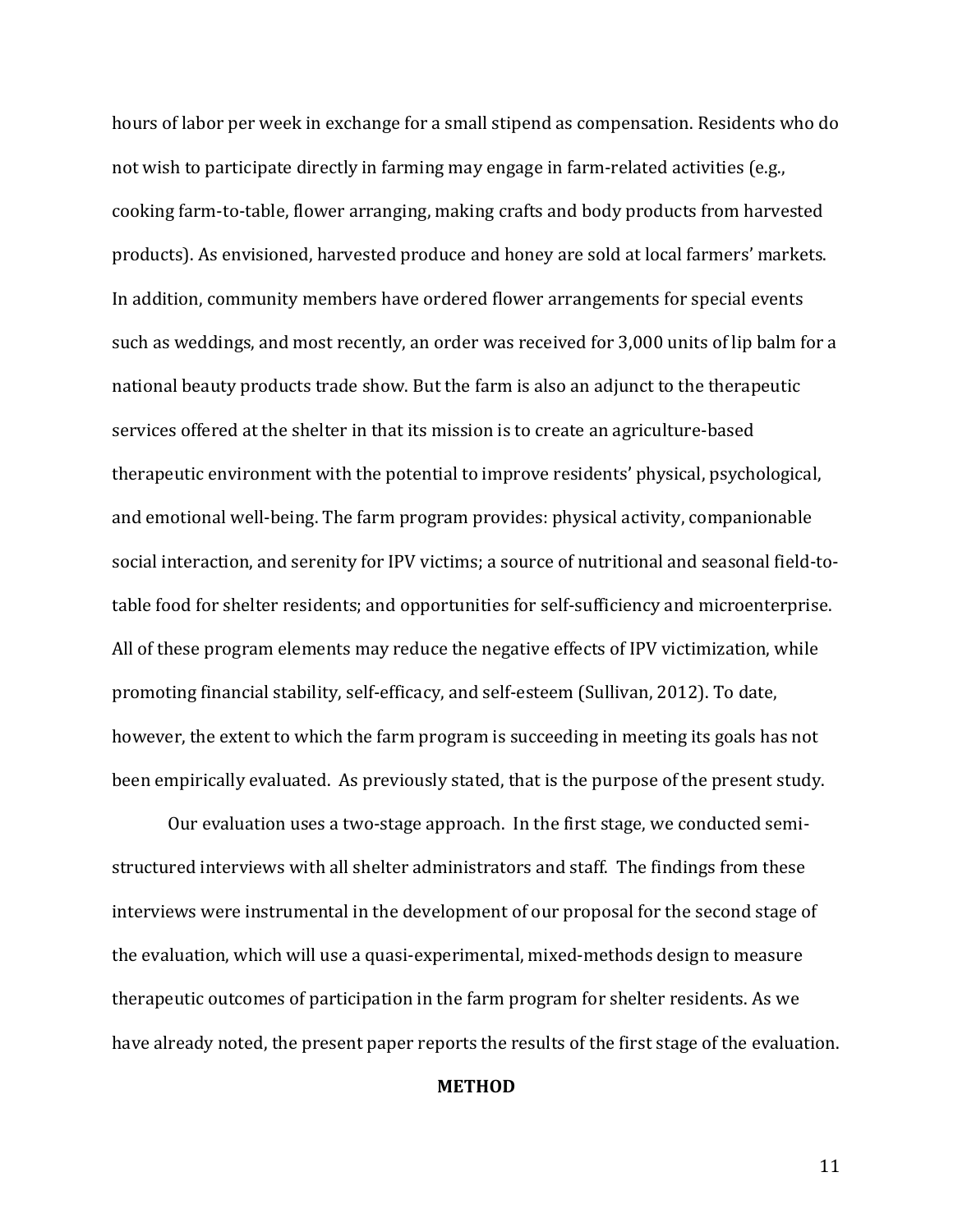All shelter administrators and staff were invited to engage in a semi-structured interview with the researchers, and all agreed to participate (N=17). Interview questions initially focused on the general service delivery model of the shelter, the structure of decision-making, and the way conflicts and problems between residents, residents and staff, and between staff members themselves are resolved. Most of the interview, however, was devoted to staff perceptions of the farm program in the context of the shelter's mission and goals, whether they experienced any concerns about the farm program as well as their views regarding its success, and their vision of the future of the program. The interview protocol was approved by the University of Kentucky Institutional Review Board. Interviews were conducted jointly by the researchers from September, 2012-January, 2013, either in a private room at the shelter during the participant's working hours or at another private location mutually convenient to the researchers and the participants. Interviews averaged 90 minutes in length and were audio-recorded. As a token of appreciation for their participation, each interviewee received a \$10 gift card at the conclusion of the interview.

The recorded interviews were transcribed verbatim by a professional transcriber. Although our interview questions provided specific themes for data analysis, participants often raised issues or made comments during their interview that we had not anticipated. Consequently, we used grounded theory in the data analysis, which allowed new themes to emerge from the data. Both researchers independently read all of the interview transcripts, coding them line-by-line and tentatively identifying emergent themes. The researchers subsequently met to discuss the results and resolve any disagreements regarding thematic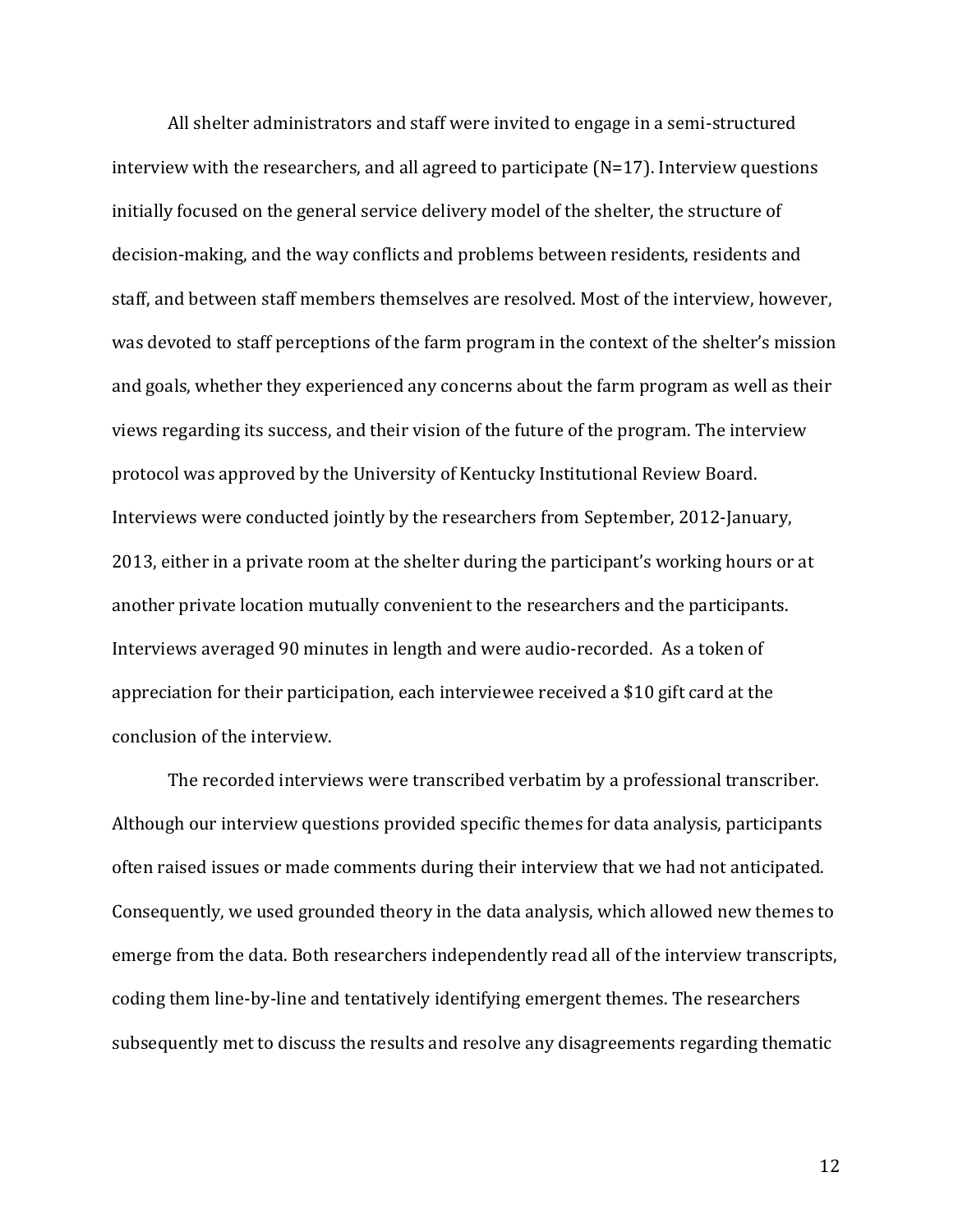categories before operationalizing the final coding scheme. The data were then analyzed using NVivo 10 software (QSR International, 2014).

In this paper, we focus on three major themes: 1) staff perceptions of the benefits of the farm program, 2) staff concerns about the farm program, and 3) staff assessments of how the farm program "fits" within the shelter's mission and goals. Although these are distinct themes, they are not unrelated to one another. And within these major themes, we discuss several subthemes, including therapeutic outcomes of farm program participation, financial benefits and skills acquisition resulting from farm program participation, benefits of the farm to staff, and the farm as a for-profit business.

## **FINDINGS**

## **Theme 1: Staff Perceptions of Farm Program Benefits**

Staff identified benefits of the farm program for shelter residents, for shelter staff, and for the shelter in general.

Benefits for residents included physical exercise, mental health benefits (e.g., reduction in anxiety and depression), money and work experience, social connections, and a sense of accomplishment. For instance, one staff member said:

I'll tell you what I've noticed: way, way less women sitting on the back porch smoking all day. . . . People need something to do, and that's the reality. . . . Yeah, and then you just wallow in your own, you know, sadness . . . And it [the farm] keeps people active.

The physical exercise provided by farm activities, then, was tied to mental health benefits and a reduction in social isolation.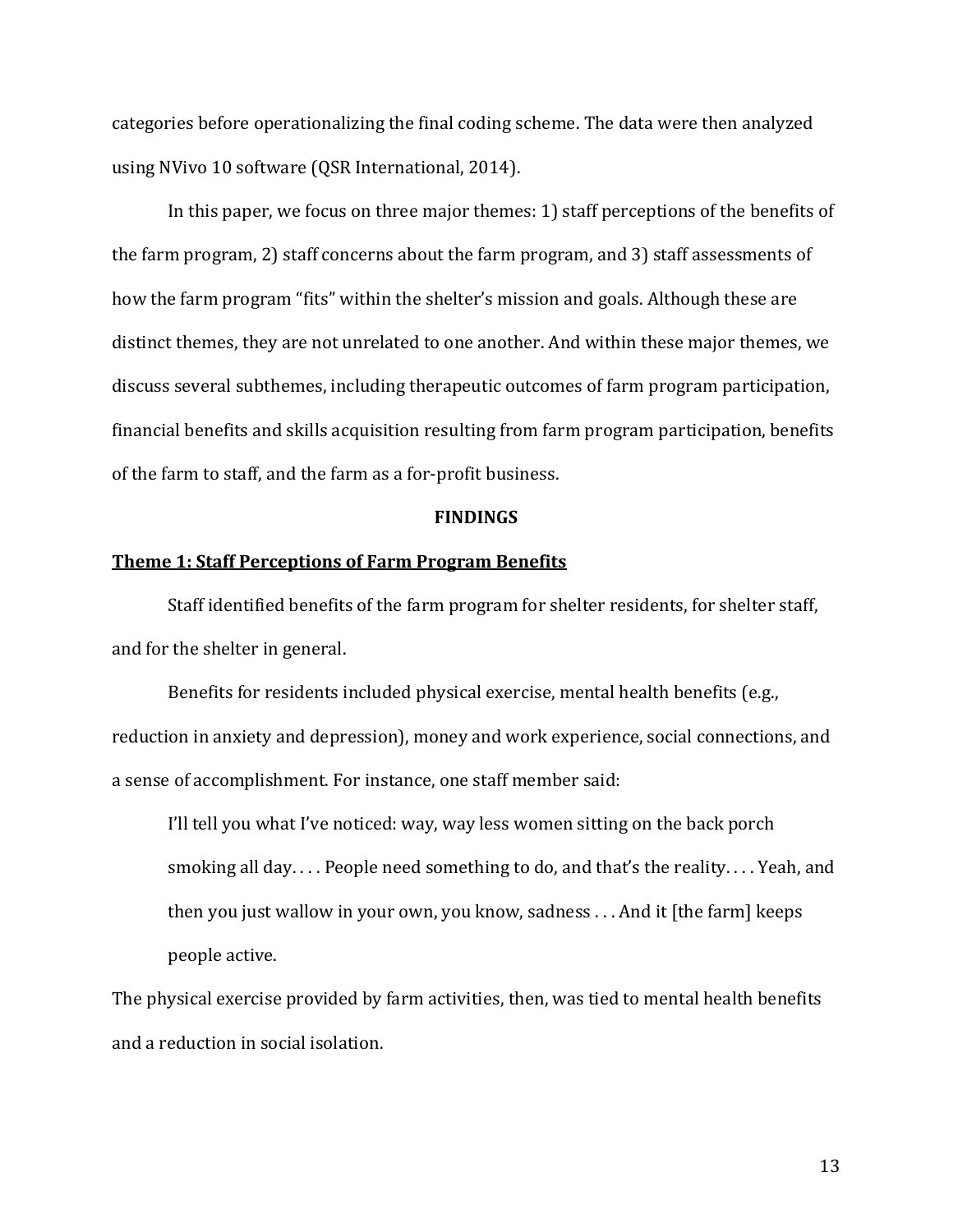Other farm-related activities, such as using farm products to make crafts and cooking, were also tied to improvements in mental health. In fact, *every* staff member recounted the story of a client who had been in and out of the shelter several times in recent years who needed treatment for substance abuse, but who had resisted staff attempts to get her checked into a treatment facility. By all accounts, participating in farming and cooking with farm produce "saved this woman's life." She began to take pride in the food she made and would ask residents and staff alike to taste what she had prepared. She realized that she had skills that she could perhaps parlay into a small business or paid employment, which motivated her to stay sober while in the shelter and to eventually check herself into a substance abuse treatment facility. While this woman's story was quite dramatic, most staff reported that growing things, making crafts, or cooking raised the women's self-esteem and sense of self-efficacy, and improved their general well being. For instance, one staff member told us:

I mean, I have women that tell me, "This is keeping me sober. This is keeping me from doing something really stupid to get some cigarettes. I love this. I feel better than I've felt in years." Like these are the testimonies that I get.

Staff members tied these improvements to residents' feelings of fulfillment and accomplishment; the women recognized that through their work they were making a contribution to the shelter community.

Similarly, staff members emphasized that the farm program provides residents with marketable skills and valuable work experience. As one staff member explained:

Some people come through with no work history. Some people, you know, whatever reason, it gives them – and it's a small stipend – but then it gives them that work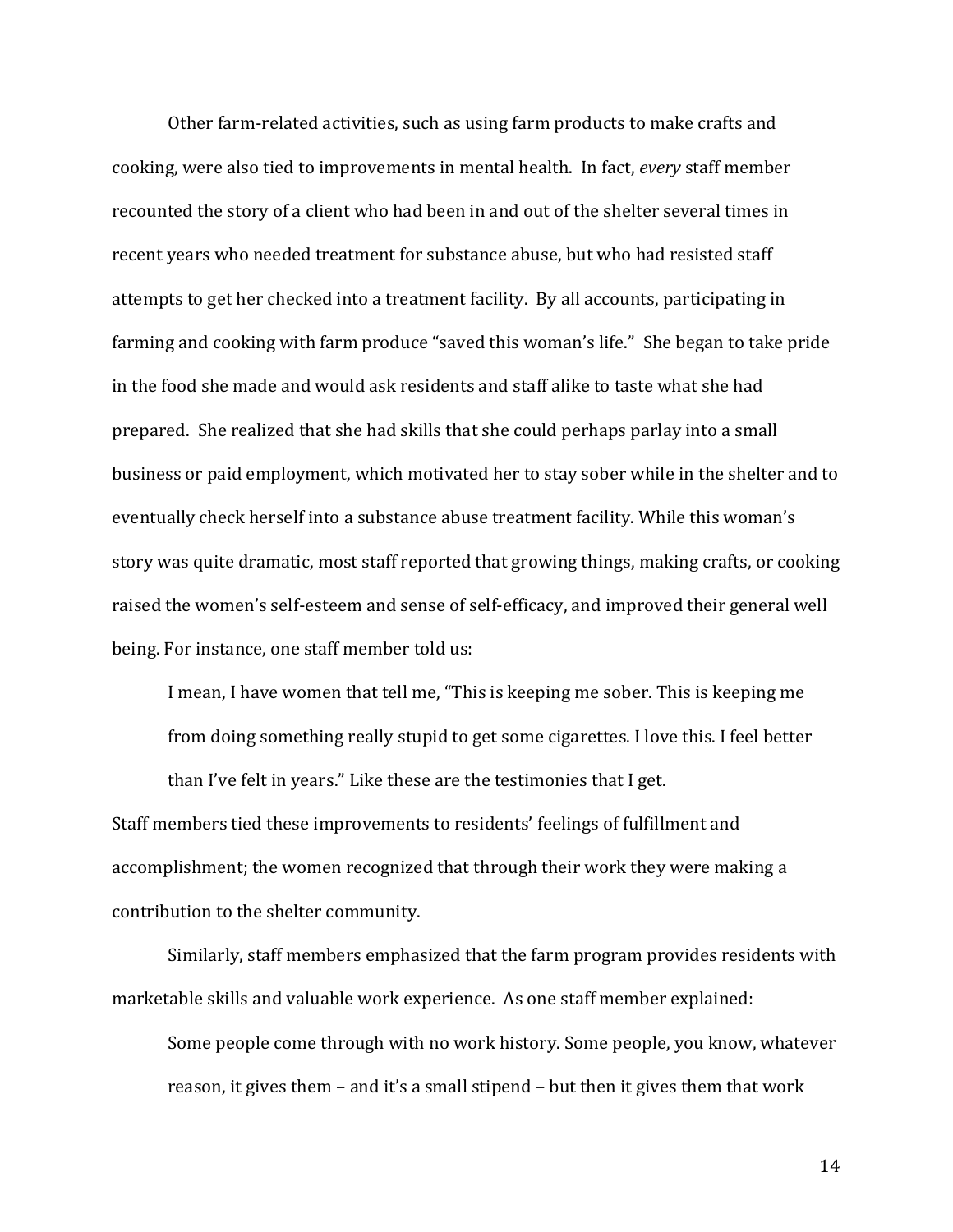experience, a good work referral, a small check to kind of get things started. And so on many levels it's an amazing thing because it's therapeutic, it's employment, and you get treated like an employee.

Many staff members noted that, for some women, working on the farm or in the garden offered serenity and had a calming effect. As one staff member said, "Like, you know, we have had less fights and just like less, it seems like a little less aggression." This benefit was associated with humans' connection to nature. As one staff member described it:

You have the earth. I mean, there's like documented evidence that working with the earth is healing in any way.... Being in nature, touching the earth, working directly, there are just benefits to that experience. I would say particularly with trauma, but really for all people it is a positive . . .

Staff also perceived benefits to themselves from the farm. A few staff members participate directly in the farm by doing farm work; one staff person particularly liked tending the beehives. And all the staff appreciated the availability of fresh vegetables and berries from the harvest. But most staff who discussed how the farm benefits them described ways that it assists them in their work. For example:

I think what people find is that, "Oh, having the garden there and being a part of it really expands my ability to deliver services." . . . That garden, you know, it really gives you a lot more opportunity to deliver services, and that's whether you're a crisis counselor or an advocate. You know, I mean because you can, you can be like, "Man, I don't know what the hell to do. Let's go take a walk in the garden. Let's go pick raspberries for a minute and we can shoot [chat] while we're eating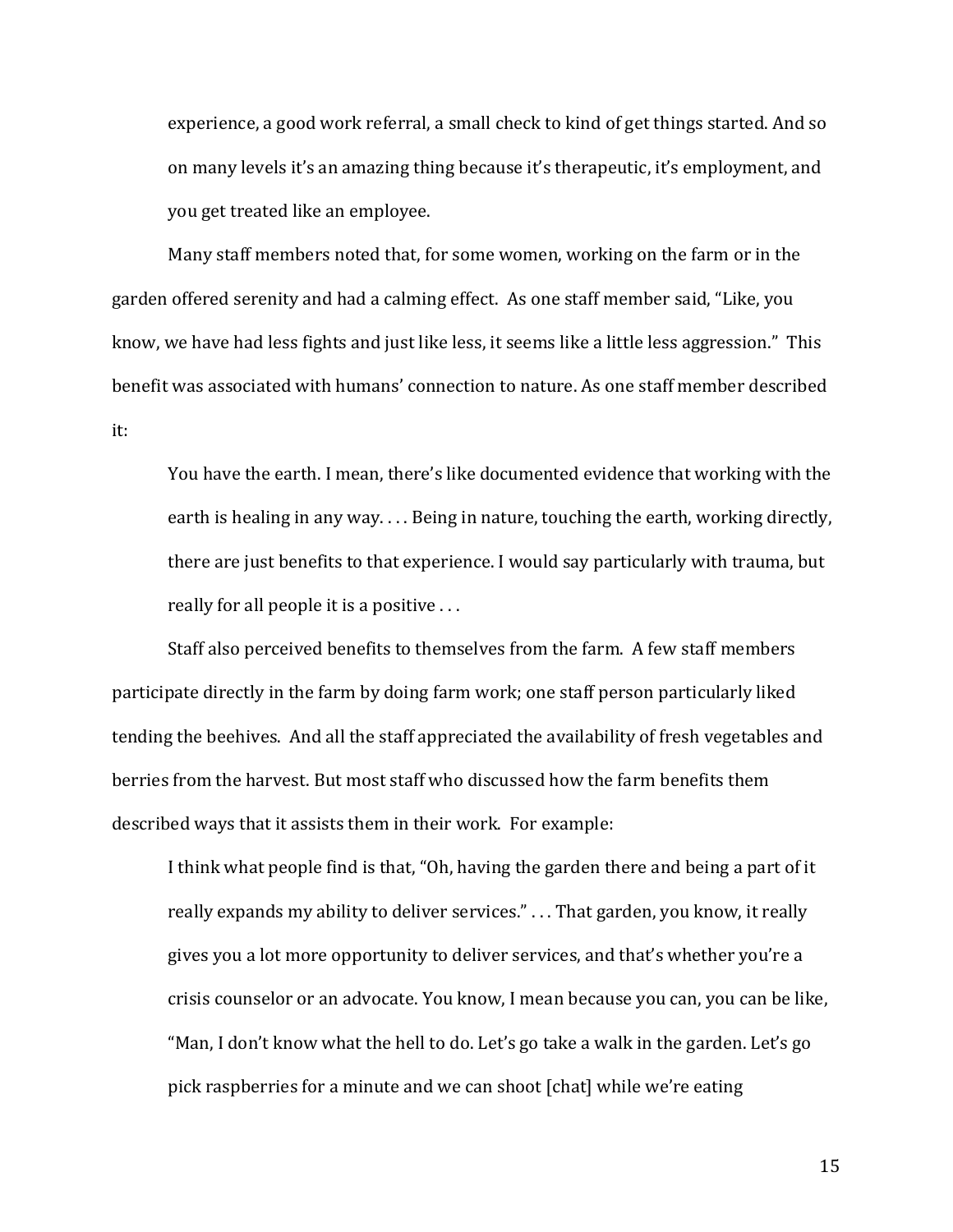raspberries." You know, that really kind of lends itself to that. So yeah, you don't have to set foot there, but man, it's pretty good if you do.

Finally, staff identified two major benefits of the farm to the shelter more broadly. First, the farm has had a positive impact on the shelter's food budget, reducing food expenses while simultaneously improving nutrition. One staff member explained it this way:

. . . we wanted to grow healthier food. And because we're a poor nonprofit, what happens is we feed everybody chicken nuggets and French fries, because that's what we can afford, processed food everywhere. . . . You know, most women come to the shelter and gain 40 pounds in the first month or two. . . . But we're not seeing that same level. Like, because we're cooking healthier, figuring out ways to make things good, and it's broadening their perspective of what they can do. So they're using more olive oil instead of bacon grease when they're doing things ...

Second, the farm has provided a connection between the shelter and the broader community. It has brought the shelter some positive media attention and raised awareness in the community about the important services that the shelter provides. As one staff member said:

Then I would say success would be that it's another avenue of which the community can embrace, that builds this bridge that makes the community comfortable with the issue of domestic violence. And if they need this avenue to do that and see how they can play a role in all this, I think that it's a successful, beautiful, nice way to bridge a very complicated, hands-off kind of issue for most of the community.

## **Theme 2: Staff Concerns about the Farm Program**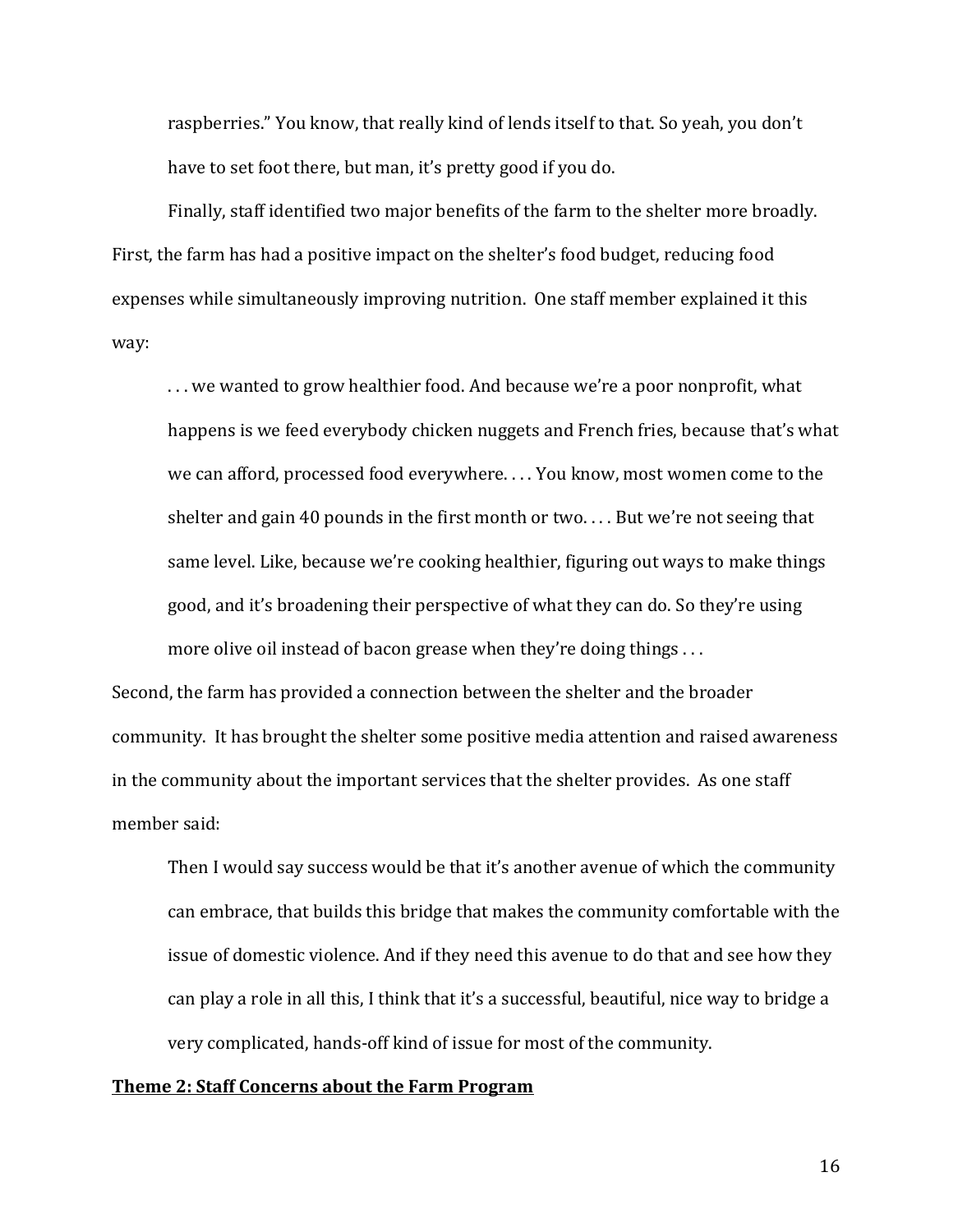Although all staff identified multiple benefits of the farm, some also expressed concerns about having a farm program at the shelter. Initially, the primary concern was how the farm might increase the work burden of staff. One staff member summed up this concern:

I was very reserved about the demand on staff, the time. [We] already do a tremendous amount of work, 17 counties, 24/7, 22 people. . . . My reservations were staff. Asking them to do more, what that looked like. . . . And it's a natural tendency to have a reaction to something that's way outside the box. That might feel like, "What does that mean for me? Because I'm working hard enough. I got enough to take care of without worrying about whether the weeds are pulled. And what kind of support are we going to get to even do this?"

This worry was compounded by a fear that residents would not participate and the work of maintaining the farm would automatically revert to an already overworked staff. As one staff member expressed it:

I think there are always folks that get startled by new ideas, a little bit, and aren't quite, you know, kind of go to that place of, "That won't work. Oh that's never going to work. We can't even get them [the residents] to do their chores, nobody's going to work on the farm." So, or do any part of that.

As noted previously, these concerns were not unwarranted given that none of the staff had much farm or gardening experience and residents did not seem especially enthusiastic, so until the agricultural employee was hired, the farm project – which was basically container gardens at the time – initially floundered. As one staff member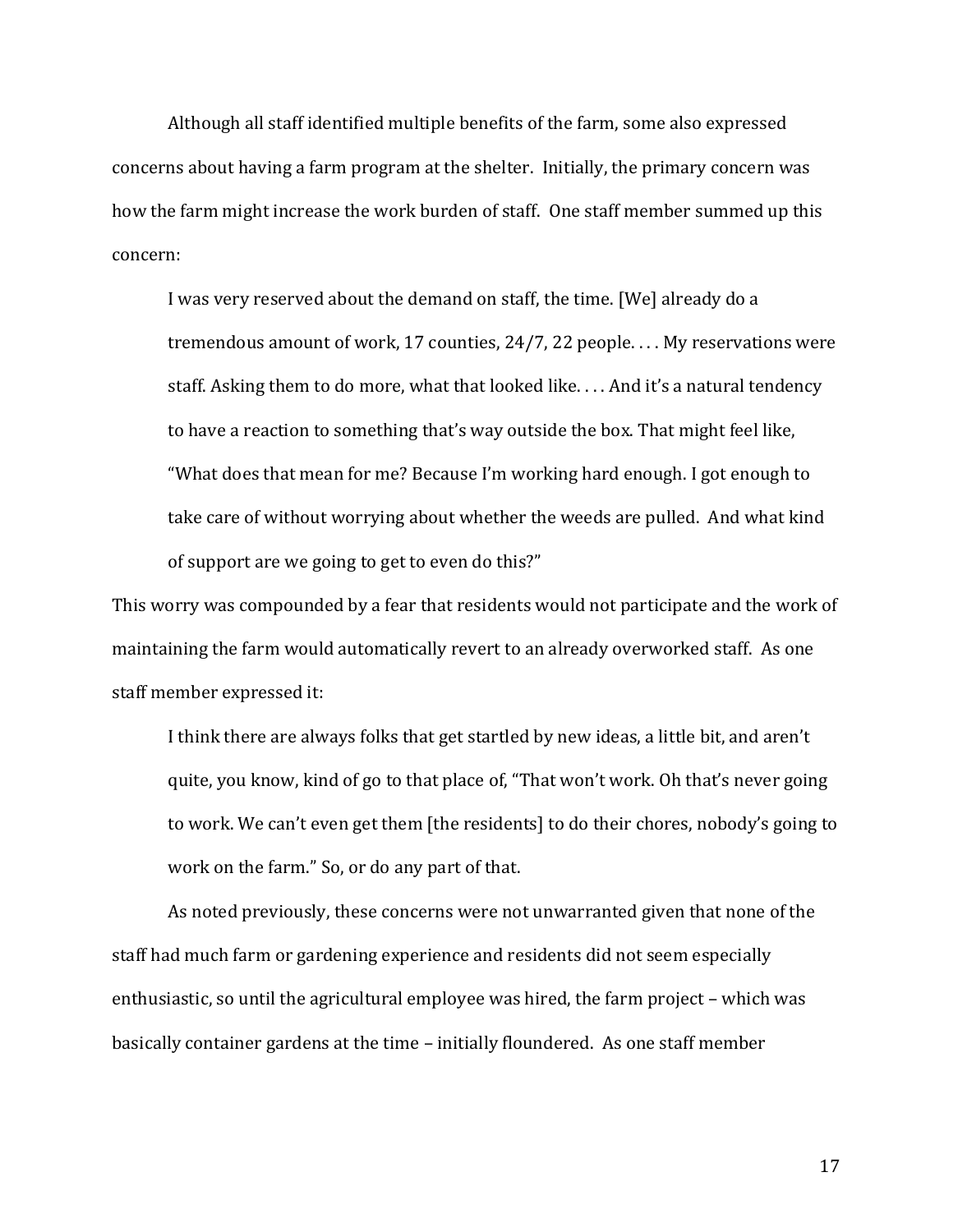recounted, "People don't realize about farming. They don't realize how many, what's needed to do it. It's a big deal. But people don't have any idea."

The hiring of the farmer appears to have been a turning point for the farm project. Her expertise resulted in more buy-in from both staff and residents and assuaged many of the early worries. Current concerns about the farm revolve largely around growth. First, there is the question of whether the farm can be self-sustaining. There appears to be a general recognition that the farm should grow in order to provide the shelter with more revenue, but this goal is juxtaposed with the worry that growth that is too fast or too large could actually undermine the farm and, ultimately, the shelter itself.

This concern is related to a second having to do with staffing the farm. Currently, the farm uses a modest stipend program to motivate residents to engage in farm work. It hasn't been difficult to get women to sign up for the stipend program, but some staff worry that given that shelter residents are a transient population, there may come a time when there are not enough residents to work the farm or that high turnover will undermine the farm. Some staff suggested that one way to handle this problem would be to have women continue to work on the farm or in farm-related activities after they have stopped living at the shelter. But other staff worried that this arrangement might pose safety and confidentiality risks. For example, one staff member said:

I'm a little protective of this place and the anonymity that it does have. . . . But my concern would be bringing too much community attention to the property where women are seeking safety. You know? . . . And just being mindful of actually who's on the property.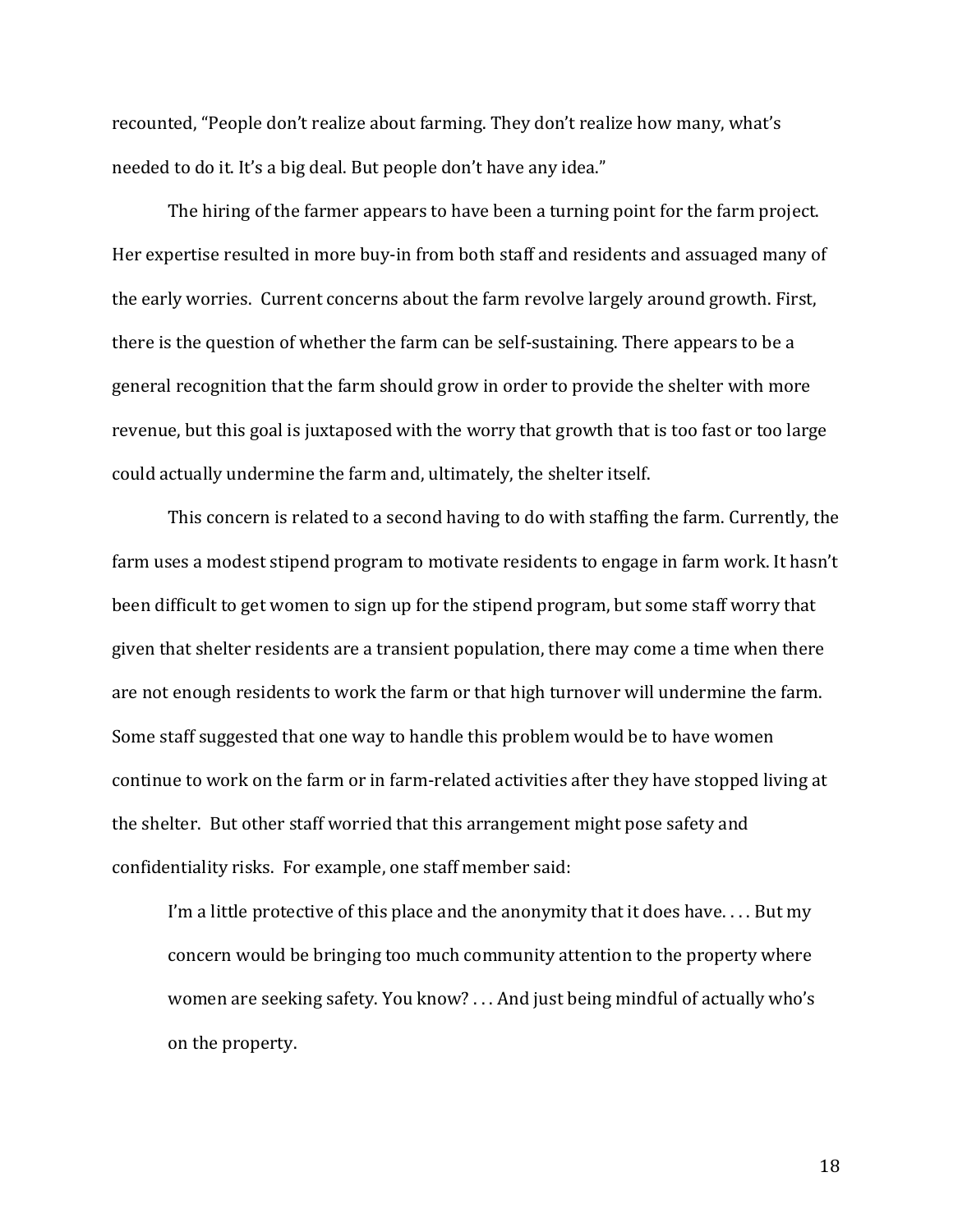Interestingly, we asked the staff if they were concerned that eventually the farm might overshadow or supplant the shelter. Very few staff members responded affirmatively. During the recent discussions that ultimately led to the new name, GreenHouse17, there was some resistance among staff to focusing on the farm as the source of branding for the shelter. The hesitancy, according to one staff member, stemmed from a concern about masking the "real work" of the shelter:

I think it's hard for staff whose jobs don't include the farm to see the community embrace the work that they do. I'm not, they're not jealous, that's not what I'm saying. But the super hard work of domestic violence is the 3:00 a.m. phone call. You know? It's standing in court, it's hearing the stories over and over again, seeing someone return and then come back. You know, that's the hard work of the mission. But the responses of the majority of staff to this question are exemplified in the words of the staff member who told us:

I mean, a part of me says that, yeah, I mean it could happen. It could very well happen. But the other part of me says no because it's pretty client-centered. So even though the farm may be big and it may become . . . but it's still centered around them [the women residents], the basis of that.

As this staff member implied, a primary reason for the relative lack of concern about the farm supplanting the shelter is the widespread perception that the goals of the farm program fit well with the overall mission and goals of the shelter. This is the third and final theme from the staff interviews that we will discuss.

## **Theme 3: Reconciling the Farm Program with the Shelter's Mission and Goals**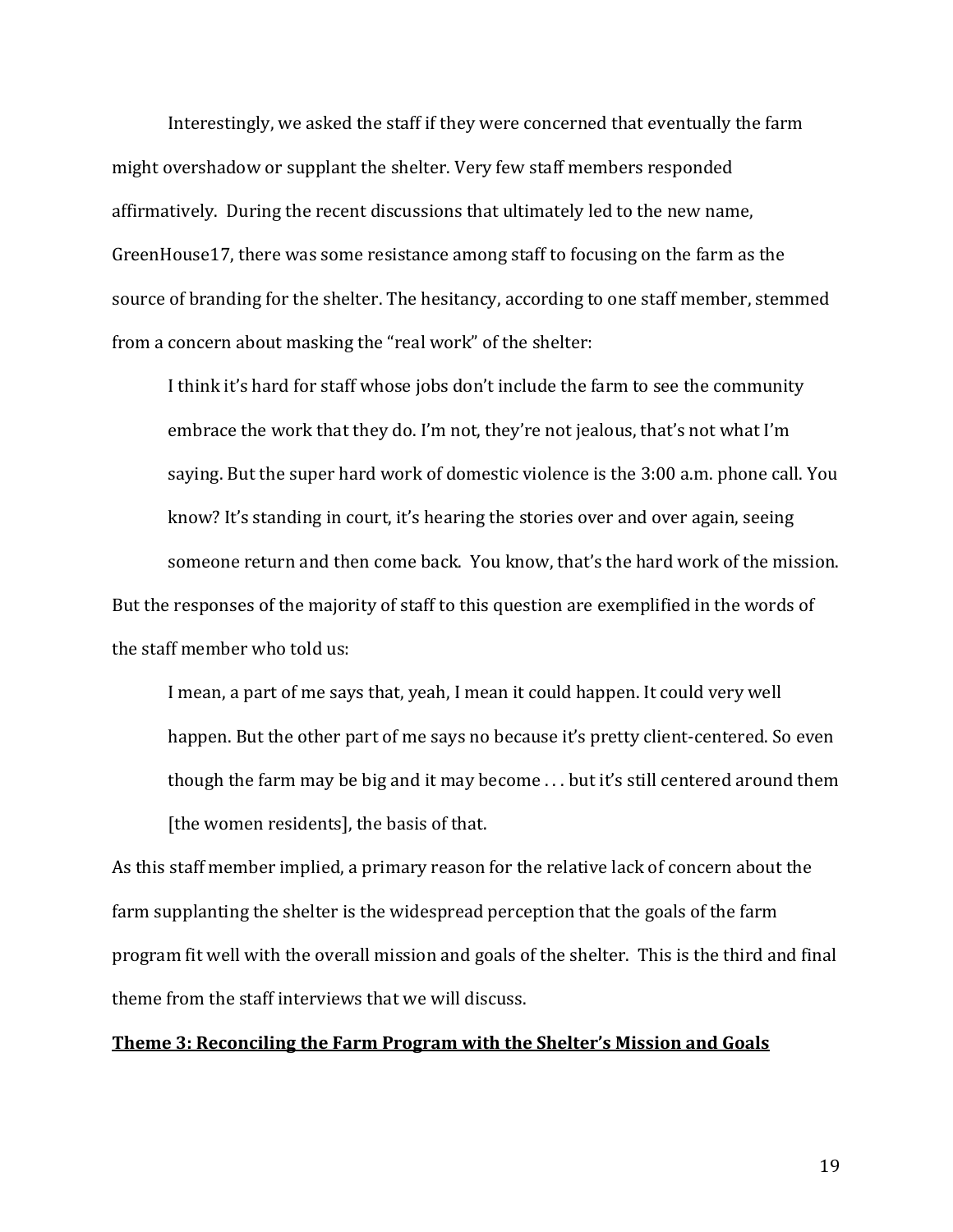We explicitly asked shelter staff whether they see the farm fitting with the overall mission and goals of the shelter. Staff were unanimously positive in their responses. Many staff members pointed out how the goals of the farm parallel those of the shelter. For instance:

I think that it fits in some self-sustaining, which is kind of what we try to teach the ladies anyway. And it also, it goes into the healing goals. It's been like so therapeutic for these women.... They've gotten a lot from it.

 Even staff members who admitted to being initially skeptical about the farm admitted to being won over once they observed its benefits for residents and how it contributed to achieving the mission and goals of the shelter. More specifically, witnessing dramatic changes in some of the residents during their participation in the farm program and farmrelated activities transformed, as one staff member put it, "nonbelievers into believers." She continued:

I mean even people who've never even touched dirt before are talking about how important that was to them, and those pieces. But I do believe she [one specific resident] was that true visual for people, the nonbelievers, who've been [here] probably the longest . . . They have, yeah. . . . "Show me how this is going to benefit our families, and then I'll get on board."

And indeed they have.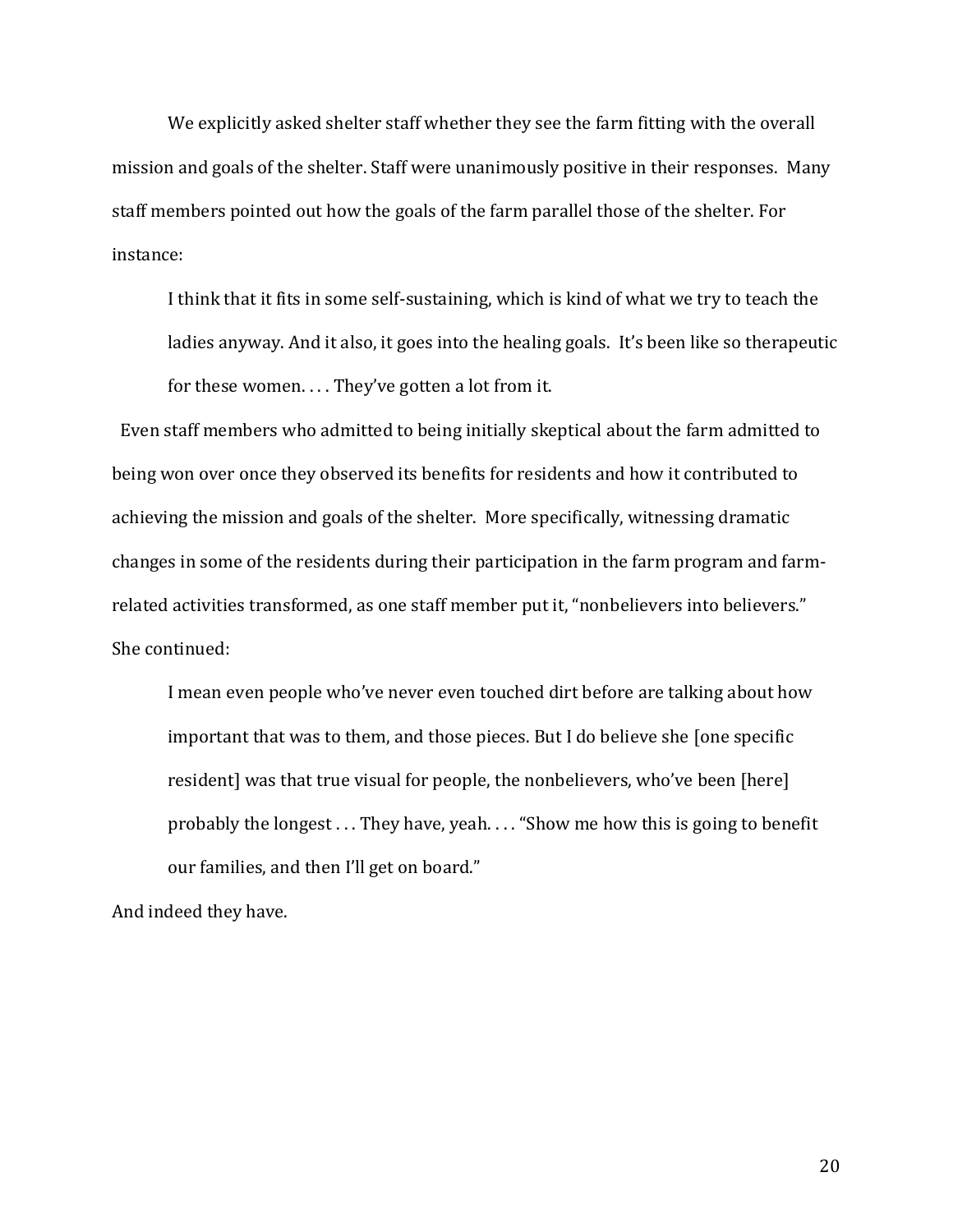## **NOTES**

1. The Bluegrass Development District encompasses: Anderson, Bourbon, Boyle, Clark, Estill, Franklin, Garrard, Harrison, Jessamine, Lincoln, Madison, Mercer, Nicholas, Powell, Scott, and Woodford counties. Along with these 16 largely rural counties, the shelter serves residents of urban Lexington/Fayette County, totaling a 17-county service area—hence, the number 17 in the shelter's new name, GreenHouse17.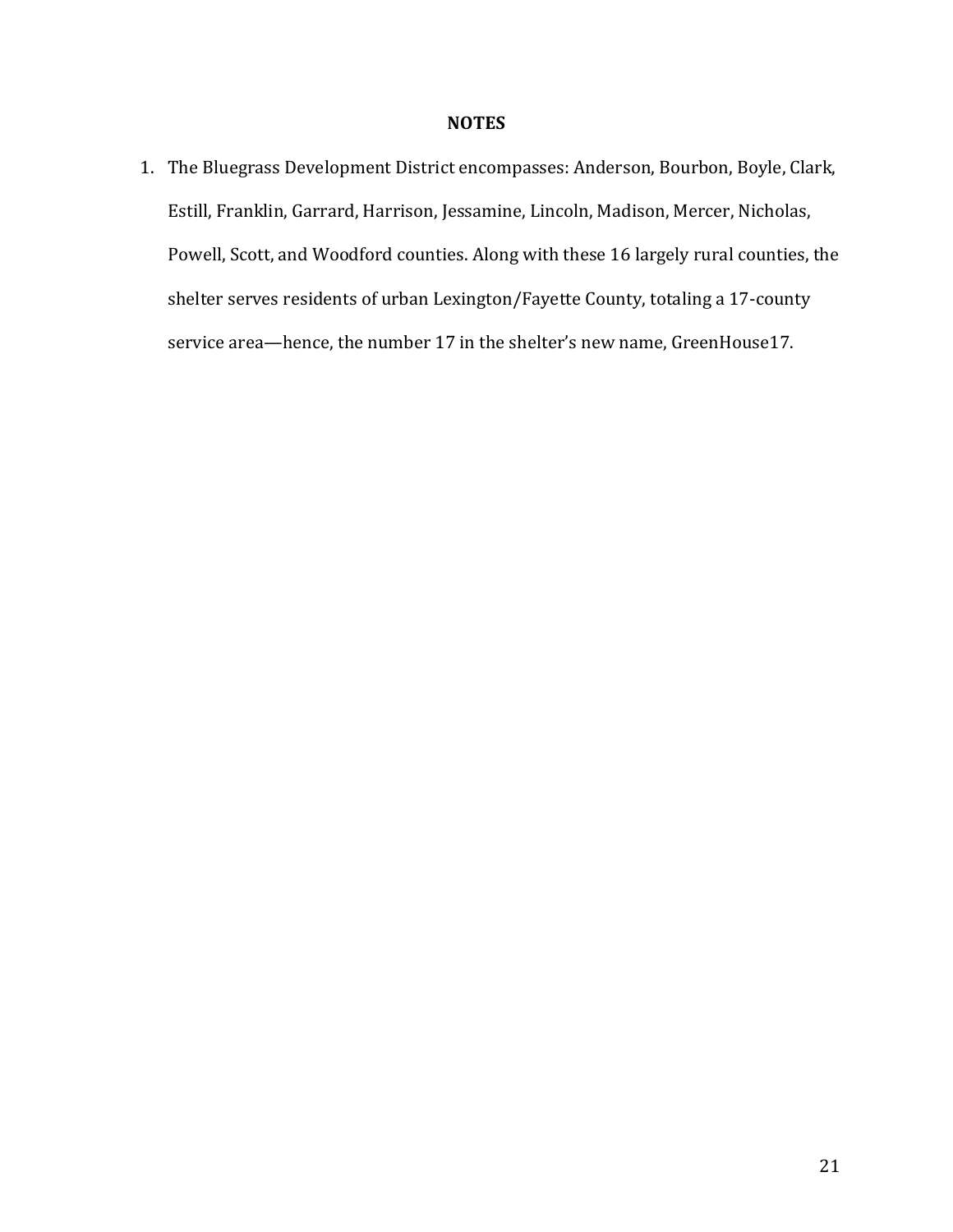#### **REFERENCES**

- Annerstedt, M., & Währborg, P. (2011). Nature-assisted therapy: Systematic review of controlled and observational studies. *Scandinavian Journal of Public Health*, *39*, 371- 388.
- Brush, L.D. (2011). *Poverty, battered women, and work in U.S. public policy*. New York: Oxford University Press.
- Gonzalez, M.T., Hartig, T., Patil, G.G., Martinsen, E.W., & Kirkevold, M. (2009). Therapeutic horticulture in clinical depression: A prospective study. *Research and Theory for Nursing Practice*, *23*, 312-328.
- Gonzalez, M.T., Hartig, T., Patil, G.G., Martinsen, & Kirkevold, M. (2011). A prospective study of group cohesiveness in therapeutic horticulture for clinical depression. *International Journal of Mental Health Nursing*, *20*, 119-129.
- Goodman, L.A., & Epstein, D. (2009). *Listening to battered women: A survivor-centered approach to advocacy, mental health and justice*. Washington, DC: American Psychological Association.
- Hamby, S., & Bible, A. (2009). *Battered women's protective strategies*. Harrisburg, PA: VAWnet. Retrieved May 13, 2013 from [http://www.vawnet.org.](http://www.vawnet.org/)
- Hartig, T., Korpela, K., Evans, G.W., & Gärling, T. (1997). A measure of restorative quality in environments. *Scandinavian Housing & Planning Research*, *14*, 175-194.
- Hobfoll, S.E. (2001). The influence of culture, community, and the nested-self in the stress process: Advancing conservation resource theory. *Applied Psychology*, *50*, 337-370.
- Horowitz, S. (2012). Therapeutic gardens and horticultural therapy: Growing roles in health care. *Alternative and Complementary Therapies*, *18*, 78-83.
- Kaplan, R., & Kaplan, S. (1990). Restorative experience: The healing power of nearby nature. In M. Francis & R.T. Hester (Eds.), *The meaning of gardens* (pp. 238-243). Cambridge, MA: MIT Press.
- Kaplan, S. (1995). The restorative benefits of nature: Toward an integrative framework. *Journal of Environmental Psychology*, *15*, 169-182.
- Lee, S., Kim, M.S., & Suh, J.K. (2008). Effects of horticultural therapy on self-esteem and depression of battered women at a shelter in Korea. *Acta Horticulturae*, *790*, 139-142.
- Macy, R.J., Giattina, M., Sangster, T.H., Crosby, C., & Montijo, N.J. (2009). Domestic violence and sexual assault services: Inside the black box. *Aggression and Violent Behavior*, *14*, 359-373.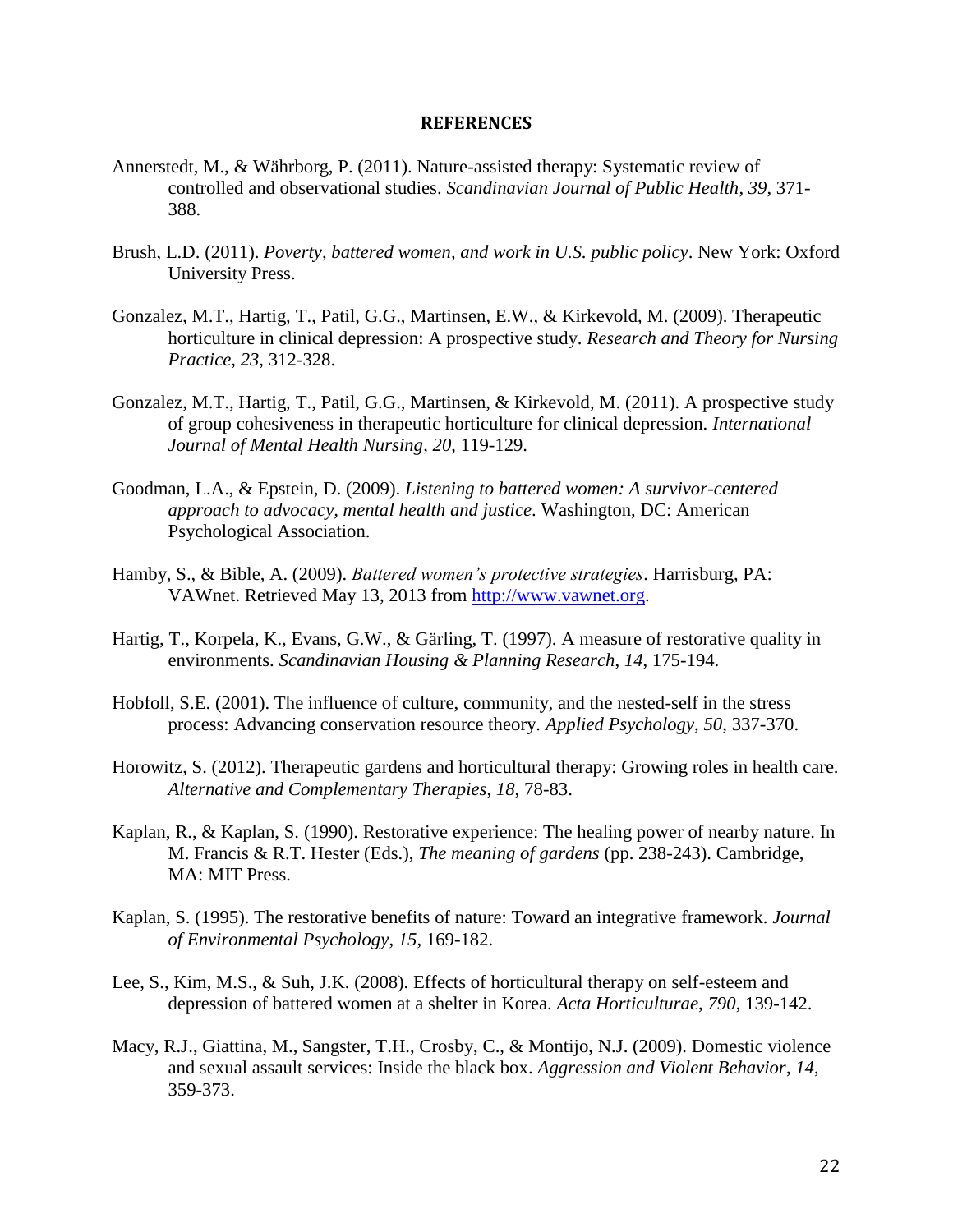- Moe, A.M., & Bell, M.P. (2004). Abject economics: The effects of battering and violence on women's work and employability. *Violence Against Women*, *10*, 29-55.
- Neuberger, K.R. (1995). Pedagogics and horticultural therapy: The favorite task of Mr. Huber, digging up potatoes. *Acta Horticulturae*, *391*, 241-248.
- Perez, S., Johnson, D.M., & Wright, C.V. (2012). The attenuating effect empowerment on IPVrelated PTSD symptoms in battered women living in domestic violence shelters. *Violence Against Women*, *18*, 102-117.
- Pruitt, L.R. (2008). Place matters: Domestic violence and rural difference. *Wisconsin Journal of Law, Gender and Society*, *23*, 346-416.
- QSR International (2014). *NVivo 10*. Burlington, MA: Author.
- Sempik, J., Aldridge, J., & Becker, S. (2003). *Social and therapeutic horticulture: Evidence and messages from research*. Leicestershire, UK: Loughborough University Media Services.
- Sempik, J., Aldridge, J., & Becker, S. (2005). *Health, well-being and social inclusion: Therapeutic horticulture in the UK*. Bristol, UK: Policy Press.
- Son, K.C., Song, J.E., Um, S.J., Lee, S.J., & Kwack, H.R. (2004). Effects of visual recognition of green plants on the changes of EEG in patients with schizophrenia. *Acta Horticulurae*, *639*, 193-199.
- Stigsdotter, U.A., & Grahn, P. (2004, October). A garden at your doorstep may reduce stress: Private gardens as restorative environments in the city. *Proceedings of the "Open space: People space" conference on inclusive outdoor environments*. Edinburgh, Scotland.
- Stuart, S.M. (2005). Lifting spirits: Creating gardens in California domestic violence shelters. In P.F. Barlett (Ed.), *Urban place: Reconnecting with the natural world* (pp. 61-88). Cambridge: MIT Press.
- Sullivan, C.M. (2012). *Examining the work of domestic violence programs within a "social and emotional well-being promotion" conceptual framework*. Harrisburg, PA: National Resource Center on Domestic Violence. Retrieved February 23, 2014 from http://www.dvevidenceproject.org/publications/.
- Sullivan, C.M., & Bybee, D.I. (1999). Reducing violence using community-based advocacy for women with abusive partners. *Journal of Consulting and Clinical Psychology*, *67*, 43-53.
- Sutherland, C.A., Bybee, D.M., & Sulivan, C.M. (2002). Beyond bruises and broken bones: The joint effects of stress and injuries on battered women's health. *American Journal of Community Psychology*, *30*, 609-636.